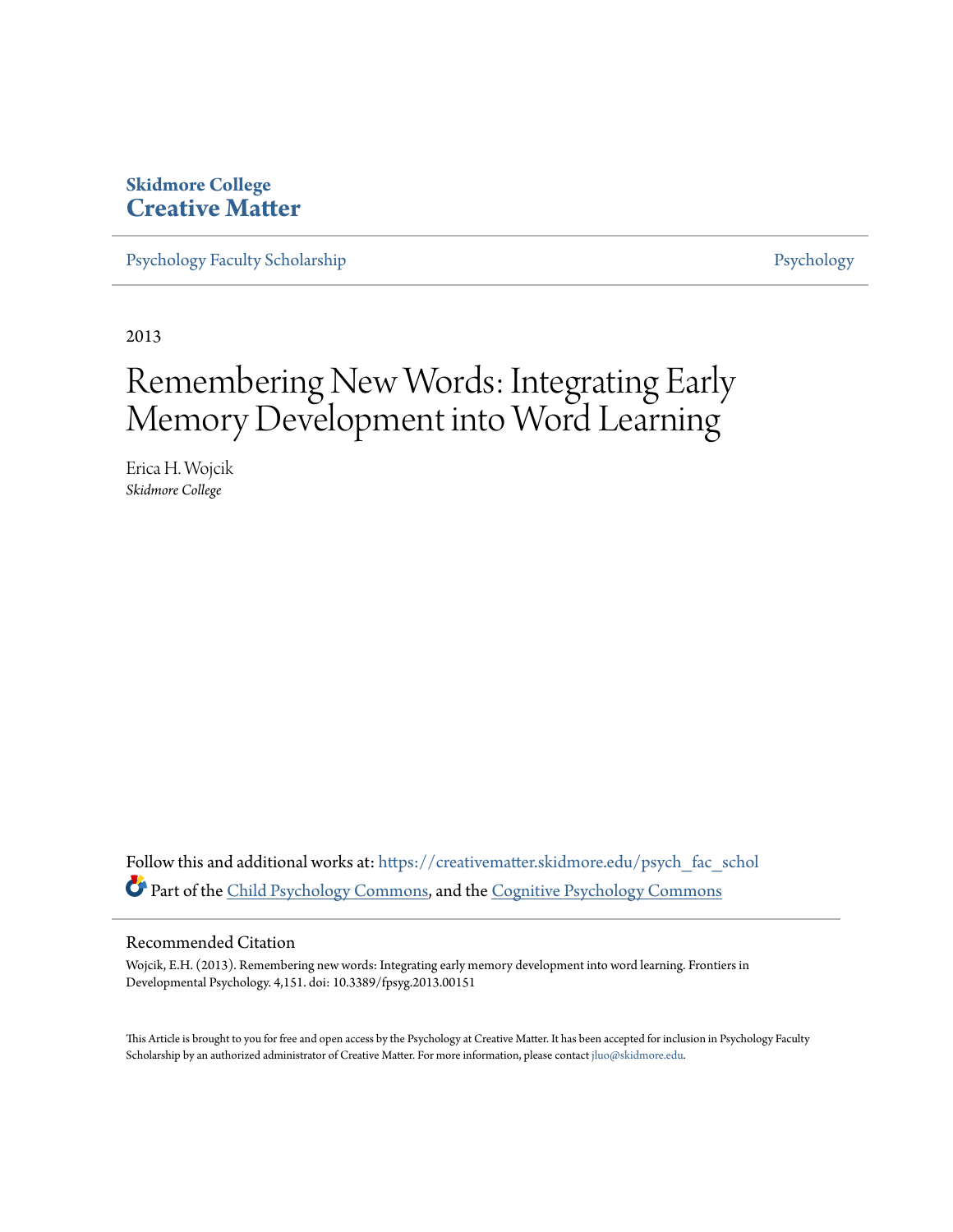

## [Remembering new words: integrating early memory](http://www.frontiersin.org/Developmental_Psychology/10.3389/fpsyg.2013.00151/abstract) [development into word learning](http://www.frontiersin.org/Developmental_Psychology/10.3389/fpsyg.2013.00151/abstract)

#### **[Erica H.Wojcik \\*](http://www.frontiersin.org/Community/WhosWhoActivity.aspx?sname=EricaWojcik&UID=78188)**

Department of Psychology, University of Wisconsin-Madison, Madison, WI, USA

#### **Edited by:**

Jessica S. Horst, University of Sussex, UK

#### **Reviewed by:**

Emily Mather, University of Hull, UK Ruth Ford, Griffith University, Australia

**\*Correspondence:**

#### Erica H. Wojcik, Department of Psychology, University of Wisconsin-Madison, 1202 West Johnson Street, Madison, WI 53706-1611, USA. e-mail: [ehwojcik@wisc.edu](mailto:ehwojcik@wisc.edu)

In order to successfully acquire a new word, young children must learn the correct associations between labels and their referents. For decades, word-learning researchers have explored how young children are able to form these associations. However, in addition to learning label-referent mappings, children must also remember them. Despite the importance of memory processes in forming a stable lexicon, there has been little integration of early memory research into the study of early word learning. After discussing what we know about how young children remember words over time, this paper reviews the infant memory development literature as it relates to early word learning, focusing on changes in retention duration, encoding, consolidation, and retrieval across the first 2 years of life. A third section applies this review to word learning and presents future directions, arguing that the integration of memory processes into the study of word learning will provide researchers with novel, useful insights into how young children acquire new words.

**Keywords: memory development, memory encoding, memory consolidation, memory retrieval, word learning, memory and learning, language development**

#### **INTRODUCTION**

What do children have to do to learn a new word? First, they must attend to and encode information about the referent, the label, and the association between the two. In other words, they have to learn about how the sounds in their language map onto objects, actions, and other properties of the world. However, in addition to learning this information, children also have to remember what they have encoded. Figuring out what the word "ball" refers to in one particular situation is helpful, but retaining this knowledge for future use is equally, if not more, important for word learning to be successful.

While we typically describe the acquisition of words as an inductive learning process, it is clear that it is also a memory process; children not only have to learn words, but they also have to remember them. However, most word learning studies do not investigate memory. A typical study consists of either (a) presenting an array of objects and testing how children disambiguate which referent matches a novel label or (b) teaching children several novel words and then testing what they have learned immediately after training. Because follow-up tests are rarely done (barring a few notable examples, such as [Carey and](#page-11-0) [Bartlett, 1978\)](#page-11-0), what we know about word learning is largely limited to how children disambiguate and encode new words after a brief exposure.

Remembering words, though, is just as important as learning them; young children must be able to recognize and recall words in order to communicate, and they must be able to retrieve previously encoded words in order to update those representations with new information. Because of the importance of retaining novel words, memory processes need to be incorporated into word learning research. By reviewing what we know about early memory development and presenting several examples of how this literature is applicable to word learning research, this paper provides a new perspective that can be used to better understand the full process of how young children learn, and retain, new words.

#### **MEMORY PROCESSES AND DEVELOPMENT**

Psychologists have long divided adult memory into three constituent stages: encoding, consolidation, and retrieval (see [Ander](#page-10-0)[son et al., 1998\)](#page-10-0). Encoding refers to the perception and first registration of a memory. Neurologically, encoding involves the primary sensory cortices and association cortices, as well as the hippocampus (see [Eichenbaum and Cohen, 2001\)](#page-11-1). Although wordlearning researchers do not often use the term "encoding," most experiments examine just that. For example, research has shown that infants encode perceptual information about object categories (e.g., [Younger and Cohen, 1986\)](#page-12-0). We also know that infants encode information about word forms, using prosody, known words, and transitional probabilities to segment words from a stream of speech [\(Jusczyk and Aslin, 1995;](#page-11-2) [Saffran et al., 1996;](#page-12-1) [Nazzi et al., 1998\)](#page-11-3). Lastly, we know that young word learners can use cross-situational statistics, mutual exclusivity, syntactic bootstrapping, social cues, and other strategies and biases to encode the association between referents and labels (e.g., [Naigles, 1990;](#page-11-4) [Tomasello, 2000;](#page-12-2) [Smith and Yu, 2008;](#page-12-3) [Bion et al., 2012\)](#page-11-5). Because these studies follow the widely used format of presenting infants with novel stimuli and immediately testing what they learned, they reveal what children are encoding about referents, sounds, and the relationships between them.

While encoding is an important aspect of memory, there are other processes involved in forming a representation that is remembered over time. After encoding, a perceptual trace is translated into a cortical memory trace that can be maintained over a longer period of time. This process is called consolidation (see [Zola](#page-12-4)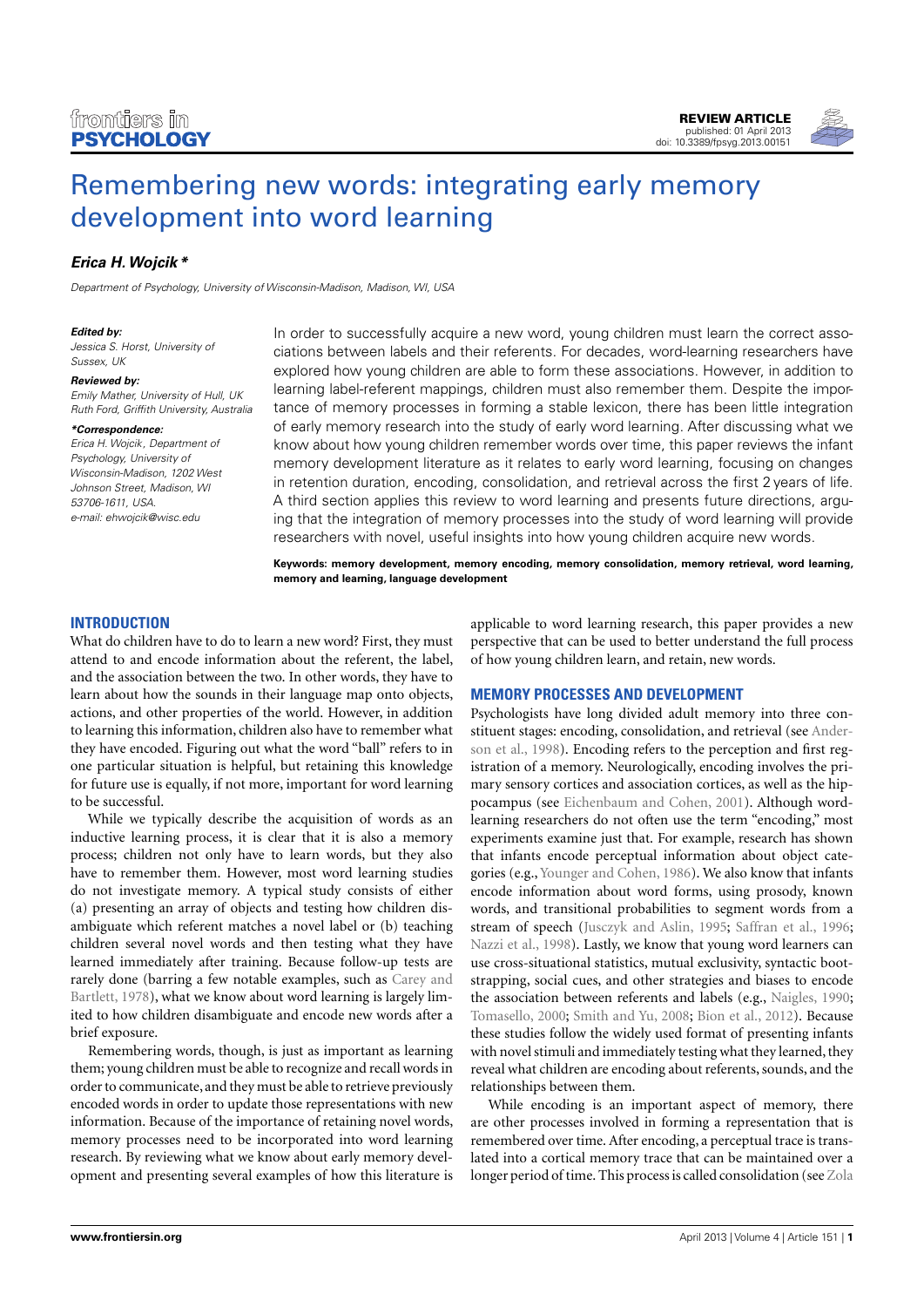[and Squire,](#page-12-4) [2000\)](#page-12-4). Neurologically, consolidation is the re-encoding of a memory trace from the hippocampal formation to the cortex [\(Dudai,](#page-11-6) [2004\)](#page-11-6). As memories consolidate, they become less susceptible to forgetting (see[Wixted,](#page-12-5) [2004](#page-12-5) for a review).While the role of consolidation and the mechanisms involved are still under debate, it is clear from both neurological and psychological data that consolidation is an important stage in long-term retention, with the key idea being that in order for memories to be retained, they must be successfully consolidated into cortex. If there is interference to this process, then it is likely that the memory will be forgotten.

The last stage of memory is retrieval, or the reactivation of a memory trace (see [Buckner and Wheeler,](#page-11-7) [2001](#page-11-7) for a review). When a memory is retrieved (after consolidation), the relevant cortical areas for that memory are activated (i.e., the visual cortex for visual components of memory etc.; see [Wheeler et al.,](#page-12-6) [2000\)](#page-12-6). Retrieval has been shown to strengthen memory traces [\(Roedi](#page-12-7)[ger and Karpicke,](#page-12-7) [2006\)](#page-12-7), and thus the retrieval process is involved not just in recalling a memory, but also in successful continued retention.

Despite the importance of all of these stages for successful memory retention, most word learning studies either test children's disambiguation of a novel word's meaning (e.g., [Halberda,](#page-11-8) [2003\)](#page-11-8) or test word knowledge at one time point immediately after training (e.g., [Smith and Yu,](#page-12-3) [2008\)](#page-12-3). Thus, much of what we know about how children learn the meanings of words relates to on-line comprehension strategies or the encoding process. Interestingly, we know that young infants are able to both encode and retain lexical word forms (see [Jusczyk and Hohne,](#page-11-9) [1997;](#page-11-9) [Houston and Jusczyk,](#page-11-10) [2003;](#page-11-10) [Swingley,](#page-12-8) [2005\)](#page-12-8). For example, 7.5-month-old infants can remember a spoken word form for at least 24 h [\(Houston and](#page-11-10) [Jusczyk,](#page-11-10) [2003\)](#page-11-10). Less is known, though, about how infants retain representations of word *meanings*. Because young children must retain these representations in a stable semantic system, it is necessary to understand how novel word meanings are retained beyond initial encoding<sup>[1](#page-2-0)</sup>.

The remainder of the paper will begin with a review of word learning studies that have investigated retention. Then, the infant memory literature will be reviewed, followed by an application of this review to the word learning literature. The research and ideas presented will be grounded in a developmental perspective, such that the focus will be on the characteristics of, and changes in, memory and word learning processes during the first 2 years of life.

#### **WHAT WE KNOW ABOUT RETENTION AND WORD LEARNING**

A handful of studies have examined what infants remember about newly learned words over time. One of the first studies to examine the long-term retention of novel words was performed by [Carey](#page-11-0) [and Bartlett](#page-11-0) [\(1978\)](#page-11-0). In this study, 3-year-olds were naturalistically introduced to a new word with the phrases, "Bring me the *chromium* one. Not the red one, the *chromium* one." After 7– 10 days, children were tested on their knowledge of this word with a range of tasks. It was found that after this delay, eight of the 19 children showed comprehension of the word in aforced choice task with nine total objects. Then, there was another delay of 10 weeks, after which the children were given two more exposures to the novel word, and then tested another 7–10 days later. Ten of the 19 subjects showed comprehension during this second testing cycle. This experiment was the first to demonstrate that children can learn and retain the meaning of a word after only a brief exposure.

Carey and Bartlett's groundbreaking study inspired multiple generations of research examining how young children learn words. Interestingly, much of this work does not use a delay between training and test, and instead focuses on young children's impressive ability to infer the meaning of a word when hearing it for the first time (for reviews, see [Markman,](#page-11-13) [1990;](#page-11-13) [Horst and](#page-11-14) [Samuelson,](#page-11-14) [2008\)](#page-11-14). While this ability to "fast map" a novel word was one aspect of Carey and Bartlett's experimental design, they also tested whether the children could retain the newly learned word over a delay period. In the real world, children must infer the referents of novel words, but they also must retrieve words days or weeks after they hear them. Testing comprehension immediately after a teaching moment only tells you about what has been encoded. It does not tell you whether those children will remember that word the next time they encounter it.

There have been a handful of studies since Carey and Bartlett's that have included a delay between training and test. For example, [Goodman et al.](#page-11-15) [\(1998\)](#page-11-15) taught 2-year-olds novel words using semantically informative sentences and then tested comprehension after a 24-h delay. They found that children could still understand the words after the delay period, demonstrating that 2-year-olds are able to use semantic context to learn and retain new words. Similarly, [Woodward et al.](#page-12-11) [\(1994\)](#page-12-11) found that both 13 and 18-month olds month olds show comprehension of a novel word that is directly labeled (i.e.,"This is a dax!") after a 24-h delay. Other studies have used similar designs to demonstrate that by one to one and a half years of age, children can retain a newly learned word for at least a day [\(Baldwin and Markman,](#page-10-1) [1989;](#page-10-1) [Mervis and](#page-11-16) [Bertrand,](#page-11-16) [1994;](#page-11-16) [Markson and Bloom,](#page-11-17) [1997;](#page-11-17) [Waxman and Booth,](#page-12-12) [2000;](#page-12-12) [Jaswal and Markman,](#page-11-18) [2003;](#page-11-18) [Spiegel and Halberda,](#page-12-13) [2011;](#page-12-13) [Munro et al.,](#page-11-19) [2012;](#page-11-19) see [Horst and Samuelson,](#page-11-14) [2008](#page-11-14) for a review).

Notably, though, the comprehension tasks used in these studies were relatively easy. In most cases, children had to pick out the correct referent from an array of objects that included the newly learned referent and several familiar referents. Recent studies have demonstrated that the saliency of novel objects significantly influences young children's choices in comprehension tasks [\(Mather](#page-11-20) [and Plunkett,](#page-11-20) [2012\)](#page-11-20). When novelty is controlled for (by including foils that are equally as novel as the trained word), 2-year-olds do not show comprehension of newly mapped word after a 5 min delay in a pointing task [\(Horst and Samuelson,](#page-11-14) [2008;](#page-11-14) see also [Kucker and Samuelson,](#page-11-21) [2011\)](#page-11-21).

Additionally, the memory of a newly learned word continues to decay as time goes on. [Vlach and Sandhofer](#page-12-14) [\(2012\)](#page-12-14) tested

<span id="page-2-0"></span><sup>&</sup>lt;sup>1</sup>In addition to the encoding, consolidation, and retrieval phases, researchers have carved up memory in many other ways as well, including into multiple systems. One popular system division is between implicit and explicit memory (see [Graf and](#page-11-11) [Schacter,](#page-11-11) [1985\)](#page-11-11). However, the utility and veracity of this distinction controversial (see, for example, [Buchner and Wippich,](#page-11-12) [2000\)](#page-11-12), and additionally, the dichotomy originates from the adult literature (see [Rovee-Collier,](#page-12-9) [1997;](#page-12-9) [Rovee-Collier and](#page-12-10) [Cuevas,](#page-12-10) [2009\)](#page-12-10). Because this review focuses on memory in infancy and its contribution to word learning, the implicit/explicit dichotomy is both beyond the scope of this paper and tangential to the thesis of the review. Rather than classifying experimental tasks as tapping into the implicit or explicit system, the paper will analyze the literature from the perspective of what the results tell us about the character of early memory as it relates to word learning.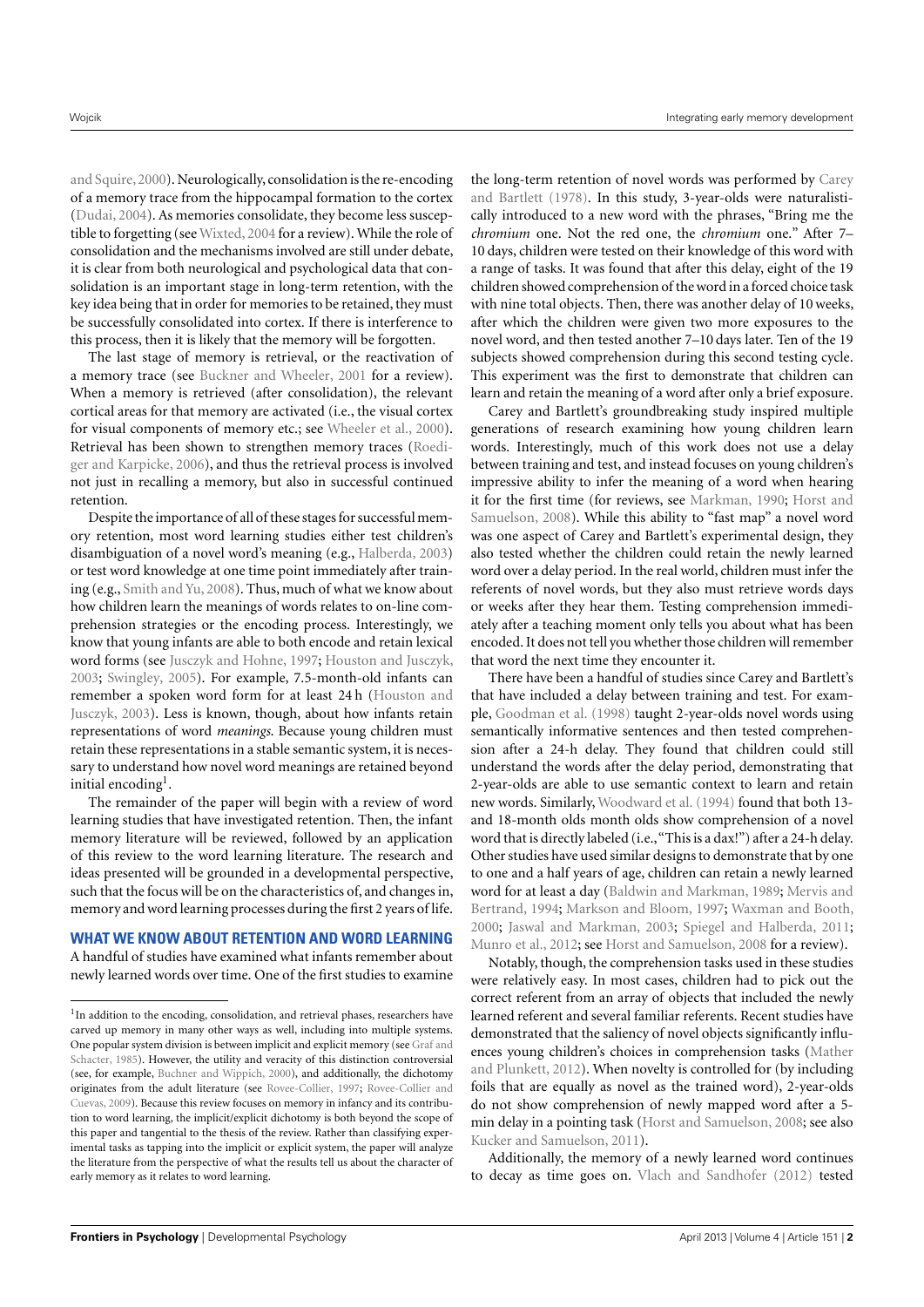3-year-olds' comprehension of an explicitly labeled novel word both 1 week and 1 month after training (controlling for novelty at test) and found that memory performance declined in a curvilinear manner over time. While about 70% of the participants showed comprehension of a novel word immediately after testing, this declined to just over 30% 1 week later, and to just over 10% 1 month later. This pattern demonstrates that while young children may show successful encoding of a word when they are tested immediately after training, their memory for that word drastically decays over time.

The studies mentioned above were designed to test *if* children can retain words across a delay. However, retention delays can also be used to test the strength of different types of novel word representations. If we assume that children forget words because their early representations are weak and decay over time, then stronger representations may survive longer delays. Along this line, [Booth](#page-11-22) [\(2009\)](#page-11-22) taught 3-year-olds six novel words. For half of the words, the children were given information about the causal properties of the referents, and for the other half they were given non-causal information. When they were tested minutes after training, there was no difference in comprehension between the two training conditions. After a delay of 6–15 days, though, a difference emerged: children only showed comprehension of the causally described words.

Two of the studies mentioned above also examined how encoding conditions affect retention. [Horst and Samuelson](#page-11-14) [\(2008\)](#page-11-14) showed that 2-year-olds *could* retain newly learned words for 5 min if the words were directly labeled instead inferred. [Vlach and](#page-12-14) [Sandhofer](#page-12-14) [\(2012\)](#page-12-14) investigated whether the addition of supporting cues at training would increase 3-year-olds' long-term retention of novel words. For this experiment, at training, the experimenter made the novel object more salient (by shaking it), repeated the label multiple times, and had the children produce the label. With these supports at training, 3-year-olds significantly improved their long-term retention, with just over 60% showing retention at the longest delay of 1 month (up from around 10% when none of the learning supports were provided). These studies indicate that the conditions surrounding the encoding of a novel word affect how long that word will be remembered.

The studies on retention thus far present a mixed picture of how well children 3 years of age and younger can retain words over time. On one hand, there is evidence that under the right circumstances, children can remember a word weeks or months after they hear it for the first time (e.g., [Goodman et al.,](#page-11-15) [1998;](#page-11-15) [Booth,](#page-11-22) [2009;](#page-11-22) [Vlach and Sandhofer,](#page-12-14) [2012\)](#page-12-14). On the other hand, if children are not given semantic or linguistic support during training (and if the testing environment does not bias participants toward choosing the correct referent), children are oftentimes not successful at remembering novel words, even for a small amount of time (e.g., Horst and Samuelson, 2008; [Bion et al.,](#page-11-5) [2012;](#page-11-5) [Vlach and Sandhofer,](#page-12-14) [2012\)](#page-12-14). Thus, many questions remain surrounding the retention of newly learned words. For example, how does novel word retention change across development? Beyond encoding conditions, what else can account for successful retention? How do consolidation and retrieval processes affect word retention in young children? And, can these memory processes help explain developmental patterns that we seen in early word learning? Luckily, there is a vast

amount of research on infant memory that can inform our understanding of the characteristics of novel word retention and word learning more broadly.

#### **INVESTIGATING EARLY MEMORY**

Despite the fact that adult memory has been studied for over a century, a rigorous investigation of infant memory did not begin until the mid-1970s [\(Rovee and Fagen,](#page-12-15) [1976\)](#page-12-15). A key reason for this late start stems from the fact that the majority of memory tasks used on adults involve verbal, and sometimes text-based, tasks. For example, one of the most influential paradigms in adult memory research involves providing participants with a list of words to memorize. The content of the list, the activities before and after training, the delay between training and test, and the conditions of the retrieval task can be manipulated to explore how adults encode, consolidate, and retrieve the list items (see [Anderson et al.,](#page-10-0) [1998;](#page-10-0) [Wixted,](#page-12-5) [2004](#page-12-5) for reviews). Because the tradition in memory research is to use verbal stimuli, it has been difficult to investigate memory in young, pre-verbal children.

There are many tasks that have been used to study the memory capabilities of children 4 years of age or older. This is due to the fact that once children reach this age, their language abilities are good enough that researchers can use explicit tasks to examine the properties of their memory. However, this increased language ability also makes the literature less relevant for word learning researchers; by the time children are 4 years old, they already know hundreds of words. In order to review the memory literature that is relevant for early word learning, then, we need to look to investigations of children under the age of three. Because this age group has very primitive language skills at best, most memory tasks that are used with adults and older children are not applicable. Fortunately, there are a few tasks that have been successfully used to test the memory of pre-verbal infants, two of which are operant conditioning and deferred imitation. Because these two tasks will be the primary focus of this review, they will be explained in depth.

#### **OPERANT CONDITIONING**

The infant operant conditioning paradigm was developed in the mid-1970s [\(Rovee and Fagen,](#page-12-15) [1976\)](#page-12-15). Because the task requires a motor response, not a verbal one, it can be used to test infants as young as 2 months of age [\(Greco et al.,](#page-11-23) [1986\)](#page-11-23). In this paradigm, sometimes referred to as the mobile-kicking task, infants are placed in a crib, and one foot is tied with a ribbon to a mobile hanging overhead such that when the infant kicks, the mobile moves. Kicking is positively reinforced by the mobile movement, which conditions the infant to kick faster. It takes time for infants to learn to associate kicking with the movement of the mobile, and thus memory for the mobile can be assessed by testing whether infants still kick at an increased rate after a delay of varying lengths. Because the positive reinforcement is associated with a particular mobile, the visual characteristics of the mobile can be manipulated in the same way that word lists can be manipulated to test memory content.

There has been some debate surrounding what type of memory this methodology investigates, and in particular whether it taps into the implicit or explicit memory system (see [Nelson,](#page-11-24) [1995;](#page-11-24) [Rovee-Collier and Cuevas,](#page-12-10) [2009\)](#page-12-10). As mentioned previously,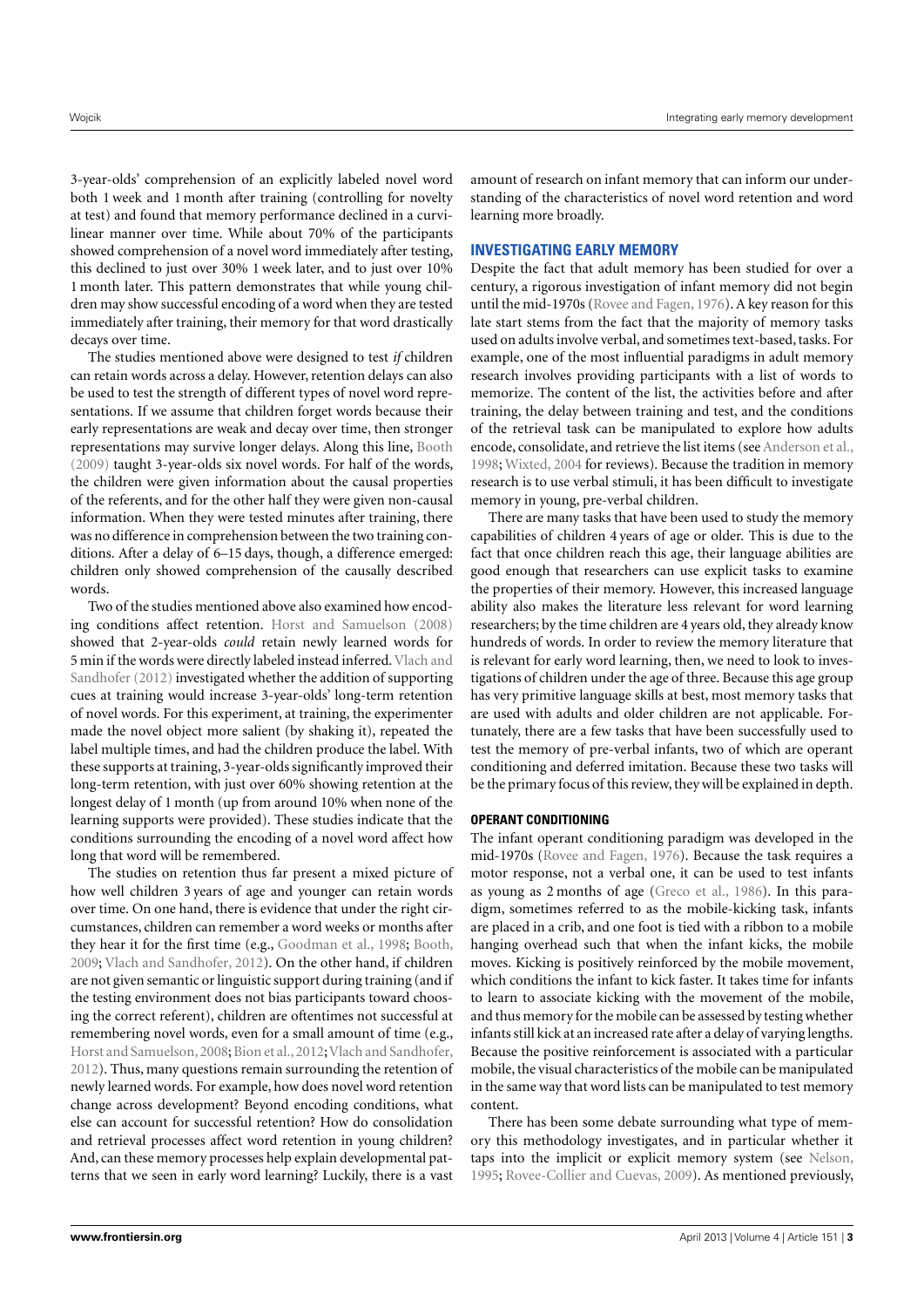though, this debate is beyond the scope of this paper, and the classification of the operant conditioning paradigm in terms of these two systems is not paramount to this review. Instead, what is important is whether experiments that employ this method can be informative to word learning researchers. Because the operant conditioning paradigm has been used to rigorously test various components of long-term memory in children under 2 years of age (see [Rovee-Collier et al.,](#page-12-16) [2001\)](#page-12-16), the body of work can be helpful in shedding light on how memory development might influence early word learning.

#### **DEFERRED IMITATION**

Another paradigm that has been widely used to study infant memory is deferred imitation. This paradigm was first used to examine infant memory in the mid-1980s [\(Meltzoff,](#page-11-25) [1985,](#page-11-25) [1988\)](#page-11-26). Designed to test explicit memory in pre-verbal infants, the paradigm uses the imitation of a previously observed event as an index for how well the event was remembered. More specifically, infants first observe an adult experimenter model a sequence of events with an object or set of objects. They typically see around six different such events. After a delay of a day or more, infants are then given the objects (one set at a time), and the number of imitations of the experimenter's previous actions is coded. Their performance is compared between subjects to another group of infants who never saw the actions modeled (i.e., [Meltzoff,](#page-11-26) [1988\)](#page-11-26), or within subjects to their own performance on a separate set of objects for which actions have not been modeled (i.e., [Bauer,](#page-10-2) [2005\)](#page-10-2). The conditions around the encoding of the actions, the delay between observation and imitation, and other parameters can be manipulated to test various aspects of infants' memory for observed events. As with operant conditioning, deferred imitation tasks can be used with young infants, starting at around 6 months [\(Barr et al.,](#page-10-3) [1996\)](#page-10-3). Thus, findings from this task can be compared to those from the operant conditioning paradigm to make more generalized, less task-specific claims about infant memory.

Despite the difficulties in studying memory in pre-verbal infants, research with the operant conditioning and deferred imitation paradigms have increased our understanding of early memory development. The remainder of the paper will review what these methods have revealed about retention duration, encoding, memory consolidation, and memory retrieval in infancy. Following this review, a final section will integrate this review into what we know about word learning and propose some future directions.

#### **HOW LONG CAN INFANTS RETAIN A MEMORY?**

One of the most basic questions in the memory development literature is, how long can infants retain a memory? Or, in other words, what is the rate of forgetting in infancy? This question is particularly relevant for word learning because of the assumption that children accumulate knowledge about a word's meaning over multiple exposures (e.g., [Smith and Yu,](#page-12-3) [2008;](#page-12-3) [Nicol Medina et al.,](#page-11-27) [2011\)](#page-11-27). Many proposed mechanisms of word learning, including cross-situational statistical learning [\(Smith and Yu,](#page-12-3) [2008;](#page-12-3) [Suanda](#page-12-17) [and Namy,](#page-12-17) [2012\)](#page-12-17) and Bayesian inference [\(Xu and Tenenbaum,](#page-12-18) [2007;](#page-12-18) [Nicol Medina et al.,](#page-11-27) [2011\)](#page-11-27) involve an additive process in which children integrate multiple experiences with a word in order to form a representation. Because this assumption is a part of many theories, we need to investigate how long of a delay an infant can withstand before a memory can no longer be retrieved. Even more fundamentally, though, children need to remember a word in order to use it later (in either comprehension or production), and thus the forgetting rate is a major factor in successful word learning. While one word learning study has examined retention at multiple time intervals [\(Vlach and Sandhofer,](#page-12-14) [2012\)](#page-12-14), this study only examined retention at 1 week and 1 month after learning, and only examined 3-year-olds compared to adults. There has yet to be a systematic investigation of how long young learners remember a novel word and how this changes during the first few years of life.

Rovee-Collier and colleagues have investigated infants'memory retention from 2 to 18 months using the operant reinforcement paradigm [\(Hartshorn et al.,](#page-11-28) [1998\)](#page-11-28). They demonstrated that 2 month-olds show recognition of the mobile after a 1-day delay period, but not longer [\(Vander Linde et al.,](#page-12-19) [1985\)](#page-12-19). As infants get older, this maximum duration of retention increases monotonically (see **[Figure 1](#page-4-0)**). Three-month-olds recognize the mobile after a 1-week delay [\(Greco et al.,](#page-11-29) [1990\)](#page-11-29) and 6-month-olds recognize the mobile after a 2-week delay [\(Hill et al.,](#page-11-30) [1988\)](#page-11-30). For older infants, between 6 and 18 months of age, a variation of the mobile task is used. In this variation, infants are similarly trained with an operant condition task, but instead of kicking to move a mobile, they push a button to move a train around a track. This task also reveals a 2-week maximum retention delay for 6-month-olds [\(Hartshorn](#page-11-31) [and Rovee-Collier,](#page-11-31) [1997\)](#page-11-31). Nine-month-olds recognize the train after a delay of 6 weeks; 12-month-olds after 8 weeks; 15-monthold after 10 weeks; and 18-month-olds after 13 weeks [\(Hartshorn](#page-11-28) [et al.,](#page-11-28) [1998\)](#page-11-28).

A similar pattern is seen with the deferred imitation task. Although the maximum retention delays are shorter (in designs

<span id="page-4-0"></span>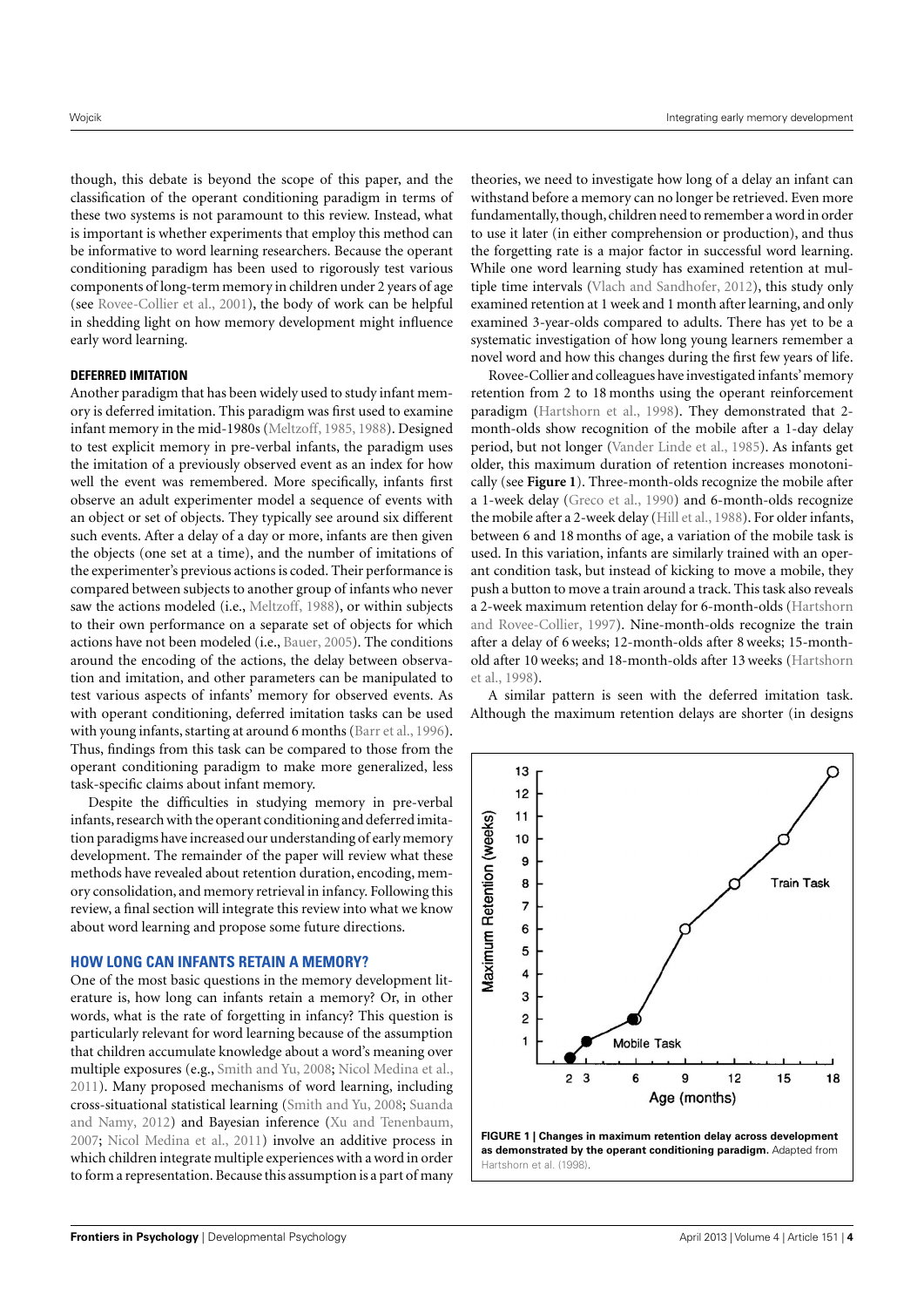with one exposure session, 6- and 9-month-olds show retention after a 24-h delay maximum, and 18-month-olds show retention after 2 weeks maximum; see [Jones and Herbert,](#page-11-32) [2006](#page-11-32) for a review) there is an analogous continuous improvement in retention in the first 2 years of life. This demonstrates that the memory increase seen in the operant conditioning paradigm is not spe-cific to the task<sup>[2](#page-5-0)</sup>. Thus, there is robust evidence that over the first year and a half of life, infants' long-term memory continuously improves.

There are many factors that likely contribute to the steady improvement in memory retention in the first 2 years of life. One factor is encoding – if young children do not successfully encode a novel word, they will not be able to remember it later. Much of the word learning literature focuses on this one aspect of memory; we know that infants can use perceptual, social, and pragmatic information to encode new words. However, the memory literature has approached encoding from a different perspective that can be informative to word learning researchers.

#### **ENCODING**

As stated above, encoding refers to the first registration of a memory trace. In the early memory literature, tests of new memory representations after a delay of up to 10–15 min are purported to be assessing what has been encoded (e.g., [Bauer et al.,](#page-10-4) [2011\)](#page-10-4). This is because consolidation takes several hours or longer in adult humans [\(McGaugh,](#page-11-33) [2000\)](#page-11-33), and thus it is thought that memory tests after short delays tap into relatively unconsolidated memory traces (i.e., [Davis et al.,](#page-11-34) [2009\)](#page-11-34). Notably, many word-learning experiments do not even test encoded representations, and instead focus simply on the disambiguation of the correct referent of a novel label. For example, [Markman et al.](#page-11-35) [\(2003\)](#page-11-35) tested 18- to 20 month olds' use of mutual exclusivity to infer the meaning of a novel word. In one experiment, toddlers were presented with a familiar object and a bucket that held a novel object. The children were then asked,"Where's the crimp?"The dependant measure was where the toddler reached or pointed after hearing the novel label. Because this frequently used paradigm only tests young children's behavior upon first hearing the novel word, it does not address what kind of representation is encoded from the experience.While some word learning researchers do test novel word encoding, there is still much to understand about the encoding process in lexical acquisition.

One reliable finding in the infant memory literature is that with age, infants get faster at encoding. This point was first made in relation to infant habituation paradigms [\(Hunt,](#page-11-36) [1970;](#page-11-36) [Hunter](#page-11-37) [and Ames,](#page-11-37) [1988\)](#page-11-37), in which infants are trained on visual or auditory stimuli, and then presented with familiar and novel test items. Infants tend to listen longer to familiar test items (termed a familiarity preference) if the stimuli are complex, and they tend to listen longer to novel items (a novelty preference) if the stimuli are simpler. The predominate explanation for this phenomenon is that once infants have successfully learned the training stimuli, familiar items are no longer interesting, and thus they attend more to novel stimuli. If they have not fully learned the information in the stimuli, they will attend more to familiar test items in order to continue learning (see [Houston-Price and Nakai,](#page-11-38) [2004\)](#page-11-38). Crucially, it has also been found that if older and younger infants are exposed to the same training stimuli, older infants do not need as long an exposure period in order to show a novelty preference. This has been taken as evidence that the older infants do not need as long to successfully learn, or encode, the stimuli.

Similar evidence on encoding time across development comes from the operant conditioning paradigm. While 2-month-olds need 3–6 min of exposure to the training mobile to learn the task [\(Greco et al.,](#page-11-23) [1986\)](#page-11-23), 3-month-olds only need 2–3 min [\(Greco et al.,](#page-11-29) [1990\)](#page-11-29), and 6-month-olds need 1 min [\(Hill et al.,](#page-11-30) [1988\)](#page-11-30). Likewise, in the deferred imitation paradigm, if younger children are given more exposure to the event sequences, they perform more like older children (they show more imitation at test; [Barr et al.,](#page-10-3) [1996\)](#page-10-3).

What leads to this continuous increase in encoding speed? One possibility is that the development of brain systems related to attention in the first 2 years of life leads to faster encoding (see [Colombo,](#page-11-39) [2001\)](#page-11-39). More research is needed to understand how attention and encoding interact, and new advances in eyetracking technology will lead to more work in this area (see [Colombo,](#page-11-40) [2002\)](#page-11-40). While we are still investigating why encoding speed increases across the first 2 years of life, it is clear that it does increase. Interestingly, it has also been found that across multiple ages, longer familiarization (i.e., longer encoding), leads to longer retention [\(Morgan and Hayne,](#page-11-41) [2006\)](#page-11-41). Encoding is thus an important contributor to long-term memory retention, and the developmental changes in this process must have an effect on all processes that involve memory retention. Beyond encoding, another process that influences retention in infancy is consolidation.

#### **CONSOLIDATION**

Consolidation is the post-encoding process in which memory traces are transferred, or re-encoded, from the medial-temporal system to the cortex (see [McGaugh,](#page-11-33) [2000;](#page-11-33) [Wixted,](#page-12-5) [2004\)](#page-12-5). This process continues for weeks after a memory is encoded, and it results in a more stable and robust memory trace that can be retained over a long period of time [\(McGaugh,](#page-11-33) [2000\)](#page-11-33). Studies that measure memory retention after a delay can be seen as measuring a combination of successful encoding and successful consolidation: both are needed for a memory trace to survive. While encoding differences have been studied in the context of word learning (e.g., [Booth,](#page-11-22) [2009;](#page-11-22) [Vlach and Sandhofer,](#page-12-14) [2012\)](#page-12-14), researchers have not yet examined how consolidation affects whether retrieval is successful for young children.

In adults, successful incorporation of novel words into the lexicon depends on successful consolidation. Consistent with what is known about the neural bases of consolidation, the retrieval of newly encoded words leads to activation of medial-temporal areas, but after 1 day, retrieval activates cortical areas [\(Davis et al.,](#page-11-34) [2009\)](#page-11-34). Importantly, it is not until the words are consolidated into cortex that they interact with familiar words in a lexical decision task, indicating that this consolidation process is crucial for the integration of words into the semantic system. Similar results have been

<span id="page-5-0"></span><sup>&</sup>lt;sup>2</sup>The shorter maximum delay seen in deferred imitation also demonstrates that retrieval demands affect memory tasks. Six-month-old infants may still have a memory of an event sequence past 24 h, but may not be able to activate a motor plan to imitate the actions. Variability in task demands can have implications for word learning, but that is beyond the scope of this paper.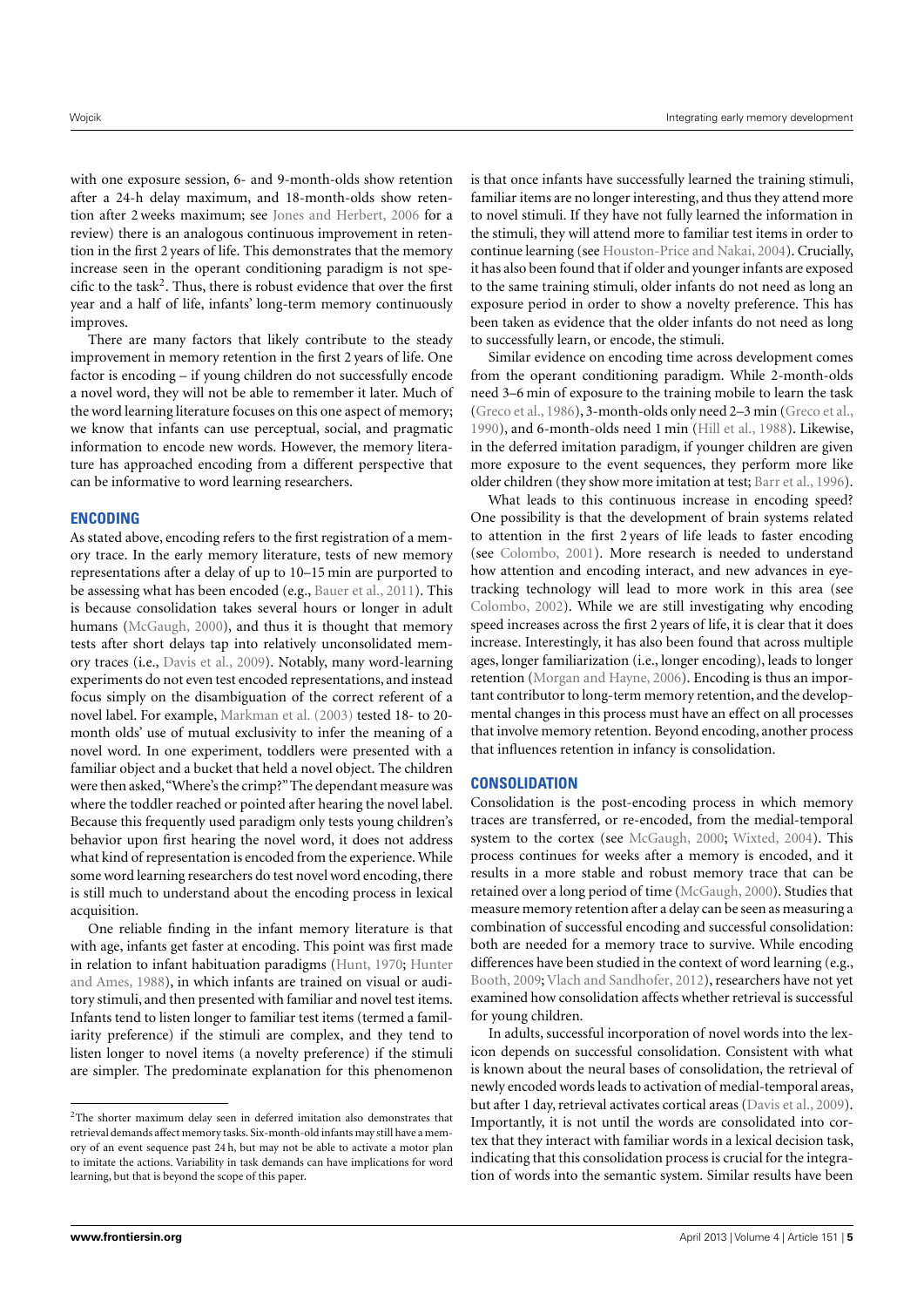found for older children, aged 7-12 [\(Brown et al.,](#page-11-42) [2012;](#page-11-42) [Henderson](#page-11-43) [et al.,](#page-11-43) [2012\)](#page-11-43).

Despite these findings, the role of consolidation in early word learning is still unclear. Young children, and particularly infants, do not necessarily learn via the same strategies and neural mechanisms as adults, and while consolidation has long been studied in adults (as well as in non-human animals and patient populations; [McGaugh,](#page-11-33) [2000\)](#page-11-33), only recently have researchers begun to examine consolidation in infancy (see [Bauer,](#page-10-5) [2006;](#page-10-5) [Bauer,](#page-10-6) [2007](#page-10-6) for reviews). Brain areas in involved in adult consolidation – specifically the prefrontal cortex and dentate gyrus – continue to mature into early childhood [\(Huttenlocher and Dabholkar,](#page-11-44) [1997;](#page-11-44) [Zola and](#page-12-4) [Squire,](#page-12-4) [2000;](#page-12-4) [Eichenbaum and Cohen,](#page-11-1) [2001;](#page-11-1) see [Bauer,](#page-10-7) [2004](#page-10-7) for a review). It has been hypothesized that because of the late development of these areas, the consolidation process is a crucial aspect of memory development to study [\(Bauer,](#page-10-5) [2006\)](#page-10-5).

One of the difficulties in studying consolidation behaviorally is that in order to isolate this process, one has to ensure equal encoding across participants. The operant conditioning paradigm uses kicking rate immediately after training as a measure of encoding, and researchers have found that this kicking rate is statistically similar for not only the majority of infants within an age group, but also across age groups (e.g., [Hartshorn et al.,](#page-11-28) [1998\)](#page-11-28). Thus, researchers have concluded that in this task, the changes in memory retention across development are due to consolidation, not encoding (see [Rovee-Collier et al.,](#page-12-16) [2001\)](#page-12-16). However, no studies using the operant conditioning paradigm have explicitly controlled encoding levels, or matched participants on encoding in their analyses, and thus it is difficult to reach any definite conclusions about the role of consolidation in infant memory from operant conditioning studies. Studies using deferred imitation, though, have more systematically investigated consolidation across early development.

There is evidence that infants' ability to successfully consolidate a memory significantly improves within the first year of life [\(Bauer,](#page-10-7) [2004,](#page-10-7) [2005\)](#page-10-2). For example, [Bauer](#page-10-2) [\(2005\)](#page-10-2) presented 13-, 16-, and 20-month olds with a series of novel sequences. Crucially, after training, infants were given a chance to imitate the events. Their performance was used as a measure of encoding. After a 1-, 3-, or 6-month delay (between subjects), infants' memory for all six sequences was tested.When infants were matched for level-of-encoding based on their initial imitation scores, there were remaining developmental differences, with older children outperforming younger children on the retention trials. Bauer concluded that because encoding was controlled for, the results indicate that changes in consolidation contribute to the differences in retention across development.

Another study used the deferred imitation task to examine how different encoding conditions lead to different levels of consolidation. In this study, 20-month-olds were taught 12 sequences via three trial conditions: watch, imitate, or learn-to-criterion [\(Bauer](#page-10-4) [et al.,](#page-10-4) [2011\)](#page-10-4). For the "watch" trials, the infants simply observed the experimenter perform the sequences, and their encoding was measured 15 min later. For the "imitation" trials, infants were given a chance to imitate the actions immediately after they were presented. For the "learn-to-criterion" trials, infants were allowed to watch and imitate the sequences until they completed them

correctly. The infants were then tested several days later (one to four) to measure retention.

To isolate the effect of consolidation, the researchers analyzed the retention scores of the infants who demonstrated complete encoding of sequences in all three trial conditions (as measured by their immediate imitation scores). They found that sequences that were "learned-to-criterion" were remembered better than those that were presented in watch or imitate trials, despite equal encoding. Moreover, sequences that were imitated were remembered better than those that were simply watched. These results demonstrate that while infants successfully encode memories under many conditions, not all learning conditions lead to successful retention.

In addition to behavioral studies, there is neurological evidence that consolidation accounts for unique variance in long-term retention in infancy. [Bauer et al.](#page-10-8) [\(2003\)](#page-10-8) combined EEG with a deferred imitation task to examine the contribution of both encoding and consolidation to 9-month-olds' long-term retention. The participants' long-term retention for six sequences was assessed via imitation scores after a 1-month delay. In addition to collecting the behavioral data, Bauer et al. recorded event-related potentials (ERPs) as the infants viewed both the trained (familiar) sequences and novel sequences. ERPs were recorded both immediately after training and 1 week later. The researchers were specifically interested in the middle-latency component (Nc), as this component is associated with recognition memory in infants [\(De Haan and](#page-11-45) [Nelson,](#page-11-45) [1997\)](#page-11-45). By comparing the characteristics of the Nc component for familiar and novel sequences at both time points, the researchers could determine the strength of the memory for the sequences both after encoding and after consolidation.

The behavioral data showed individual differences in retention after 1 month. Interestingly, while there was no relationship between retention scores and the ERP signatures recorded immediately after training, there was a relationship between retention scores and ERPs recorded 1 week after training. Specifically, the infants who successfully imitated the sequences after 1 month showed significantly different latencies to peak Nc for novel and familiar sequences at the 1-week recording. Infants who did not recall the sequences showed no difference in ERP recordings between novel and familiar sequences. These results demonstrate that consolidation failure, not encoding failure, leads to unsuccessful retention; infants who did not retain the events did show successful encoding, but did not show successful consolidation.

Together, the studies by Bauer and colleagues demonstrate that the consolidation process that occurs between encoding and retrieval has an affect on retention in the first 2 years of life. More specifically, they demonstrate that the variability in retention across development can be partially explained by differences in consolidation. The cross-sectional study [\(Bauer,](#page-10-2) [2005\)](#page-10-2), combined with the ERP results of [Bauer et al.](#page-10-8) [\(2003\)](#page-10-8) suggest that younger children may successfully encode a new memory, but may have difficulty consolidating the representation. Additionally, while infants can successfully encode memories with little support, they may fail to consolidate those memory traces [\(Bauer](#page-10-4) [et al.,](#page-10-4) [2011\)](#page-10-4). This research shows that in infancy, the neurological processes that occur between encoding and retrieval affect whether a memory will be retained. There is also research showing that the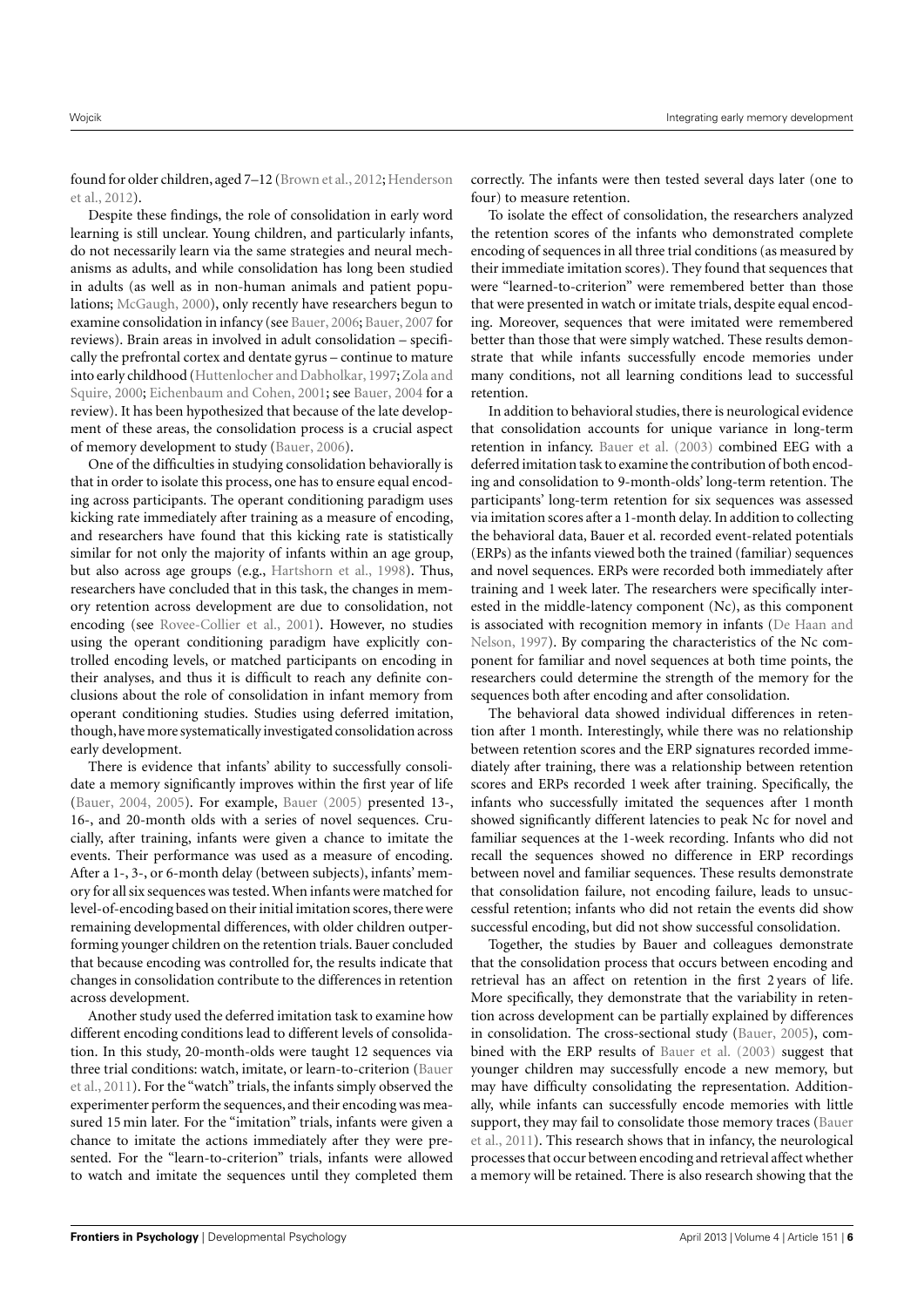activities that occur during this time period, specifically whether or not infants sleep, affect consolidation.

#### **SLEEP AND CONSOLIDATION IN INFANCY**

Sleep is often required for optimal consolidation of memory in adults (i.e., [Stickgold,](#page-12-20) [2005\)](#page-12-20). A couple of recent studies have applied this phenomenon to infants and their ability to learn a new grammar. Both studies investigated 15-month-olds' ability to learn an AxB non-adjacent dependency grammar. In this grammar, A, x, and B are all syllables wherein A always predicts B, but x can vary. This is a common pattern in real languages.

To examine the affect of sleep on learning, [Gómez et al.](#page-11-46) [\(2006\)](#page-11-46) familiarized infants with a novel AxB language by playing them strings of syllables that fit this pattern. There was then a 4-h delay during which half of the infants took a nap. To achieve these conditions, infants were familiarized with the grammar before their typical naptime or at a different time of day. After the delay, both groups of infants were tested on how well they learned the grammar using the Headturn Preference Procedure. The infants were tested both on whether they could recognize familiar AxB sequences, and also on whether they could generalize their knowledge to new sequences that fit the pattern. While both groups recognized the familiar strings, only the infants who napped during the delay period succeeded in generalizing the grammar to new stimuli. Another study used the same paradigm and age group, but instead of a 4-h delay, a 24-h delay was employed between training and test. Again, half the infants napped within 4 h of familiarization and half did not [\(Hupbach et al.,](#page-11-47) [2009\)](#page-11-47). In this study, only the infants that napped showed recognition of even the familiar strings a day later.

These studies show that napping affects both whether infants consolidate a memory as well as the quality of that memory. More specifically, sleep can lead to more successful retention and to a more generalized representation of a memory. While the process by which sleep aids consolidation is still being investigated, these studies show that sleep affects memory consolidation in infancy. Combined with the deferred imitation studies and the slow development of the medial-temporal system, this work provides increasing evidence that infants may fail to retain a memory not because they forget that memory over time, but because they fail to consolidate the memory into a more stable cortical representation.

One obstacle in the study of consolidation is that it is difficult to disentangle effects of consolidation and retrieval. In the studies reviewed above, consolidation is measured by having participants retrieve a memory at different time points to assess the strength of the representation. Therefore, in addition to assessing how well a memory is consolidated, these studies are also measuring infants' retrieval of that memory. The interpretation of the reported studies is that task failure is a result of unsuccessful consolidation, but it could be that it is a result of unsuccessful retrieval; the infants could have difficulty re-activating the relevant representation. Researchers must keep this confound in mind when they explore consolidation in both infants and adults.

A related problem in some of the studies reviewed above stems from the fact that when consolidation is measured at an initial time point, infants must retrieve the representation to demonstrate

recognition. Thus, when long-term retention is measured at a second time point, it is measuring not just the representation of the initial memory, but also the effect of the initial retrieval. A question arises from this confound: what is the affect of retrieval on long-term retention in infancy?

#### **RETRIEVAL**

In addition to encoding and consolidation, the retrieval process can also influence retention. For example, [Anderson et al.](#page-10-9) [\(1994\)](#page-10-9) demonstrated that past-retrieval influences memory retention in adults. In this study, adults first memorized a list of arbitrary word pairs. Half of the memorized pairs were then retrieved in a cued recall design: the first word in a pair (the cue) was presented, and the participants had to recall the second word. Afterward, the participants' memory for all the word pairs was assessed. The researchers found that not only were the previously retrieved items recalled more accurately at test, but also the recall of the unprac-ticed items was impaired. This study and others (see [Wixted,](#page-12-5) [2004\)](#page-12-5) have demonstrated that when words are retrieved, they become more robust.

The effect of retrieval on memory retention in infancy has been examined with the operant conditioning paradigm. We know that the maximum duration of retention for a memory increases linearly over the first year of life (see previous discussion). Given this finding, researchers asked whether the lifespan of a reactivated memory shows the same developmental pattern. To address this question, researchers first trained infants in an operant conditioning paradigm (using the mobile task for infants under 6 months of age, and the train task for infants 6 months and older). This training was followed by a delay period that was a week longer than maximum duration of retention for that age group, as found in previous studies (e.g., [Hartshorn et al.,](#page-11-28) [1998\)](#page-11-28). After this delay, the infants were re-exposed to the training mobile. Crucially, the participants were not re-trained; they were simply allowed to view the familiar mobile. The lifespan of the reactivated memory was studied by employing a variable length of delay (between subjects) before the final test.

Across multiple studies, it was found that for 3-, 6-, 9-, and 12-month-olds, the maximum duration of retention is the same for the reactivated memory as it is for the original memory (1, 2, 6, and 8 weeks, respectively; [Rovee-Collier et al.,](#page-12-21) [1980;](#page-12-21) [Hildreth](#page-11-48) [and Rovee-Collier,](#page-11-48) [2002;](#page-11-48) [Hildreth et al.,](#page-11-49) [2003\)](#page-11-49). In other words, a reactivated memory is retained for as long as the original memory, even if only a cue to the original memory is presented. In terms of retrieval terminology, this study shows that when an infant retrieves a memory, they do not just reactive it for a brief period of time. The act of retrieving leads to a robust memory trace that is remembered for just as long as the original (similar results are found using the differed imitation paradigm; [Barr et al.,](#page-10-10) [2005\)](#page-10-10).

The most dramatic increase in retention due to retrieval can be seen in [Rovee-Collier et al.](#page-12-22) [\(1999\)](#page-12-22), which examined the effect of reminders on the retention duration of 2 month olds. The infants were trained on the mobile-kicking task. After two training sessions (separated by 24 h), infants were reminded every 3 weeks with a 3-min presentation of the mobile to reactivate the infants' memory. After six reminder sessions (21 weeks past training), infants still showed above baseline kicking at test. None of the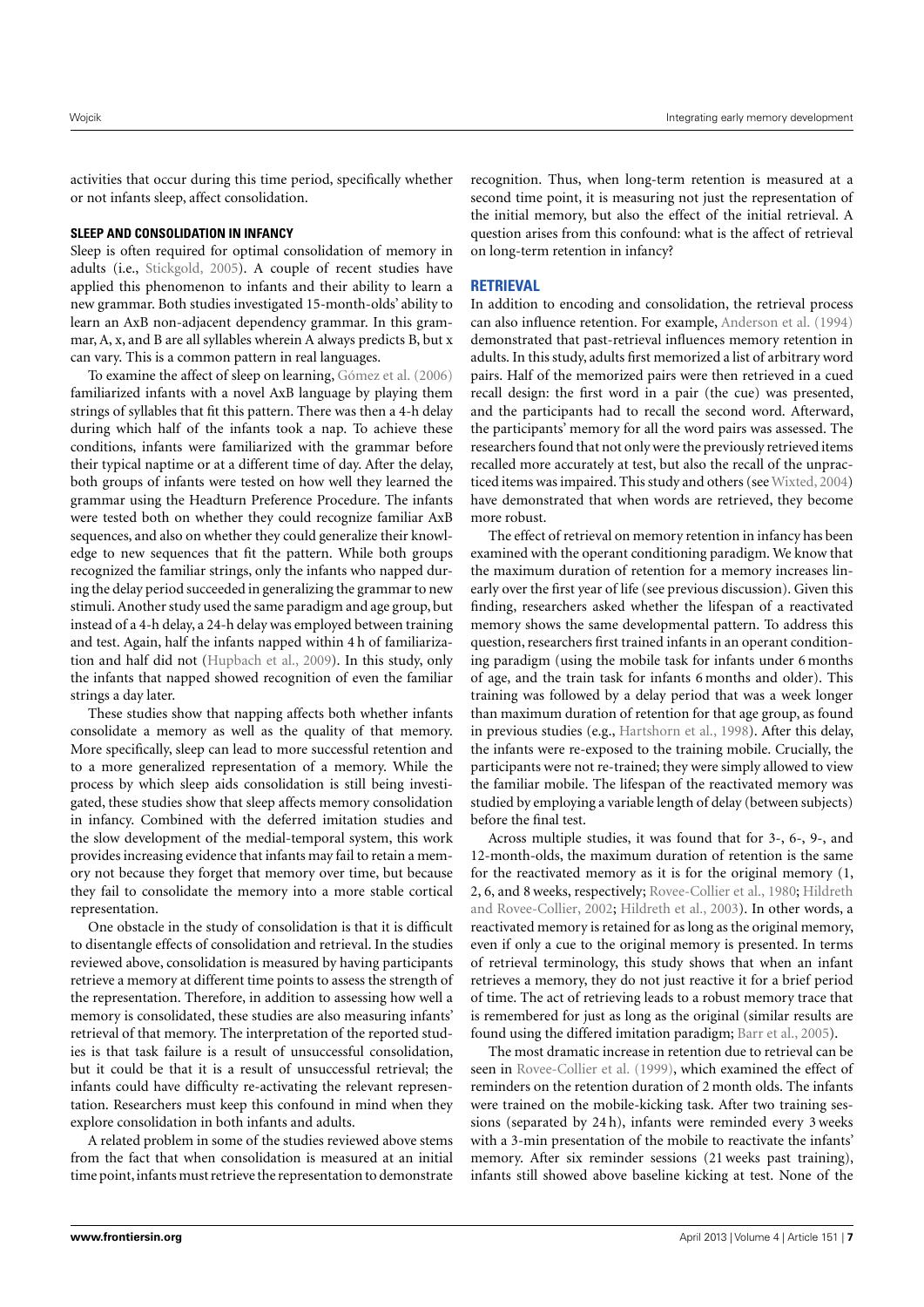control infants, who received no reminders, showed this effect. In other words, with periodic reminders, a 2-month-old infant can retain a memory for the same length of time as a 24-month-old. Retrieving a memory can affect how long that memory is retained, even for young infants.

#### **APPLICATIONS TO WORD LEARNING RESEARCH**

This review of the infant memory literature has demonstrated that there are changes in how long a memory is retained across the first year of life, and that retention is influenced by changes in the encoding, consolidation, and retrieval processes. By taking this literature and applying it to word learning, the following section provides several examples of how a memory perspective can increase our understanding of word learning and lead to novel insights.

#### **RETENTION DURATION AND WORD LEARNING**

The increase in the maximum duration of retention across the first 2 years of life (see **[Figure 1](#page-4-0)**) has interesting implications for the study of the word learning. Recent studies have shown that infants already have some words in their lexicon by 6 months of age [\(Bergelson and Swingley,](#page-10-11) [2012\)](#page-10-11). However, it is not until about 18 months that word learning hits its stride [\(Goldfield and](#page-11-50) [Reznick,](#page-11-50) [1990;](#page-11-50) [Mills et al.,](#page-11-51) [1997;](#page-11-51) although, see [McMurray,](#page-11-52) [2007;](#page-11-52) [Fazly et al.,](#page-11-53) [2010](#page-11-53) for alternative analyses of the rate of vocabulary development). The traditional explanation for this increase in the rate of vocabulary development, or vocabulary spurt, is that there is a qualitative change in the mechanisms that support word learning. For example, one explanation is that children shift from associating labels and referents to linking labels to categories of referents [\(Nazzi and Bertoncini,](#page-11-54) [2003\)](#page-11-54). Another explanation is that the spurt is driven by the emergence of word learning constraints, such as mutual exclusivity (e.g., [Markman,](#page-11-13) [1990\)](#page-11-13). These qualitative shift hypotheses are domain-specific. That is, they suggest that the vocabulary spurt is due to changes to language learning in particular.

However, a more parsimonious explanation for the vocabulary spurt is that it is related to more domain-general changes. One domain-general analysis of the vocabulary spurt is that an increased rate of learning is the by-product of any learning problem in which items are learned in parallel and with varying levels of difficulty [\(McMurray,](#page-11-52) [2007\)](#page-11-52). However, the fact that there is a continuous decrease in forgetting rate during the first 2 years of life could also have an effect on the rate of word learning across that period of time. Recall that a 6-month-old infant's maximum duration of retention is one sixth as long as an 18-month-old's. It is possible, therefore, that the increased rate of word learning is partially related to memory development (see [Dapretto and](#page-11-55) [Bjork,](#page-11-55) [2000\)](#page-11-55). In fact, a recent study has shown that while 16 and 20-month-olds can both integrate information from multiple exposures to learn a novel word, only 20-month-olds can integrate information if those exposures happen further apart in time [\(Vlach and Johnson,](#page-12-23) [in press\)](#page-12-23). This result suggests that there are developmental differences in word learning that are due to changes in how long infants can retain a memory.

In spite of these findings, the study by [Vlach and Johnson](#page-12-23) [\(in](#page-12-23) [press\)](#page-12-23), as well as other studies that have examined how infants and adults learn words across multiple situations (e.g., [Smith and](#page-12-3) [Yu,](#page-12-3) [2008;](#page-12-3) [Mather and Plunkett,](#page-11-56) [2009;](#page-11-56) [Smith et al.,](#page-12-24) [2011;](#page-12-24) [Suanda](#page-12-17) [and Namy,](#page-12-17) [2012;](#page-12-17) [Trueswell et al.,](#page-12-25) [2013\)](#page-12-25) use a very short interval between each exposure. The novel words are still presented within one experimental session. In order to demonstrate whether infants are indeed able to accumulate word knowledge over time, we need to study whether they can integrate exposures that are separated by hours, days, or even weeks. Because we know that 6-month-olds forget an observed event after 24 h [\(Barr et al.,](#page-10-3) [1996\)](#page-10-3), it is possible that early on in the word learning process, maximum retention duration is a limiting factor in learning across multiple exposures. Future studies that examine how long-term memory fits into crosssituational word learning are needed in order to demonstrate that this strategy is viable in the real world. Additionally, research on the interaction between word learning and memory development will help provide insight into the vocabulary spurt.

#### **ENCODING AND WORD LEARNING**

As infants get older, they not only retain memories for longer; they also need less time to encode a given memory (see previous discussion). The fact that younger infants need more exposure to stimuli to successfully encode the information has not been explored in the word learning literature. While researchers often adjust the length of the familiarization or training period for novel word studies in order to ensure learning, the theoretical significance of this adjustment is rarely, if ever, discussed. It would be interesting to look at the number of training trials required in novel word learning studies for different aged children. A systematic examination of the required amount of novel word training across development would reveal whether the continuous decrease in encoding time applies to word learning as well.

If younger children do need more time to successfully encode new words,it is likely that more generally, younger children require more support at any given word learning moment. We know that more explicit labeling of novel words can lead to better encoding for both 2 and 3 year olds [\(Horst and Samuelson,](#page-11-14) [2008;](#page-11-14) [Vlach and](#page-12-14) [Sandhofer,](#page-12-14) [2012\)](#page-12-14). Thus, for younger children, novel word labeling moments may need to be more explicitly highlighted in order to be successful. Recent studies using head-mounted cameras have found that the most successful word learning moments for 18 month-olds are those in which the children are holding the novel object themselves while the parent says the label (see [Yu and Smith,](#page-12-26) [2012\)](#page-12-26). These moments are particularly important given encoding constraints because the children can control the amount of time they spend attending to, and thus encoding, the newly labeled object. If this is the case, as infants get older and need less time to encode new words, they may rely less on these self-controlled encoding moments for word learning.

While the fact that younger infants need more time and support to encode new representations has implications for word learning, understanding the mechanisms behind successful encoding could be even more useful. In particular, as mentioned previously, the role between attention and encoding needs to be further explored [\(Colombo,](#page-11-39) [2001,](#page-11-39) [2002\)](#page-11-40). Interestingly, there is evidence that visual attention may not be related to the encoding of new words in a straightforward way; visual attention patterns of 12- and 14 month-olds during a cross-situational word learning task were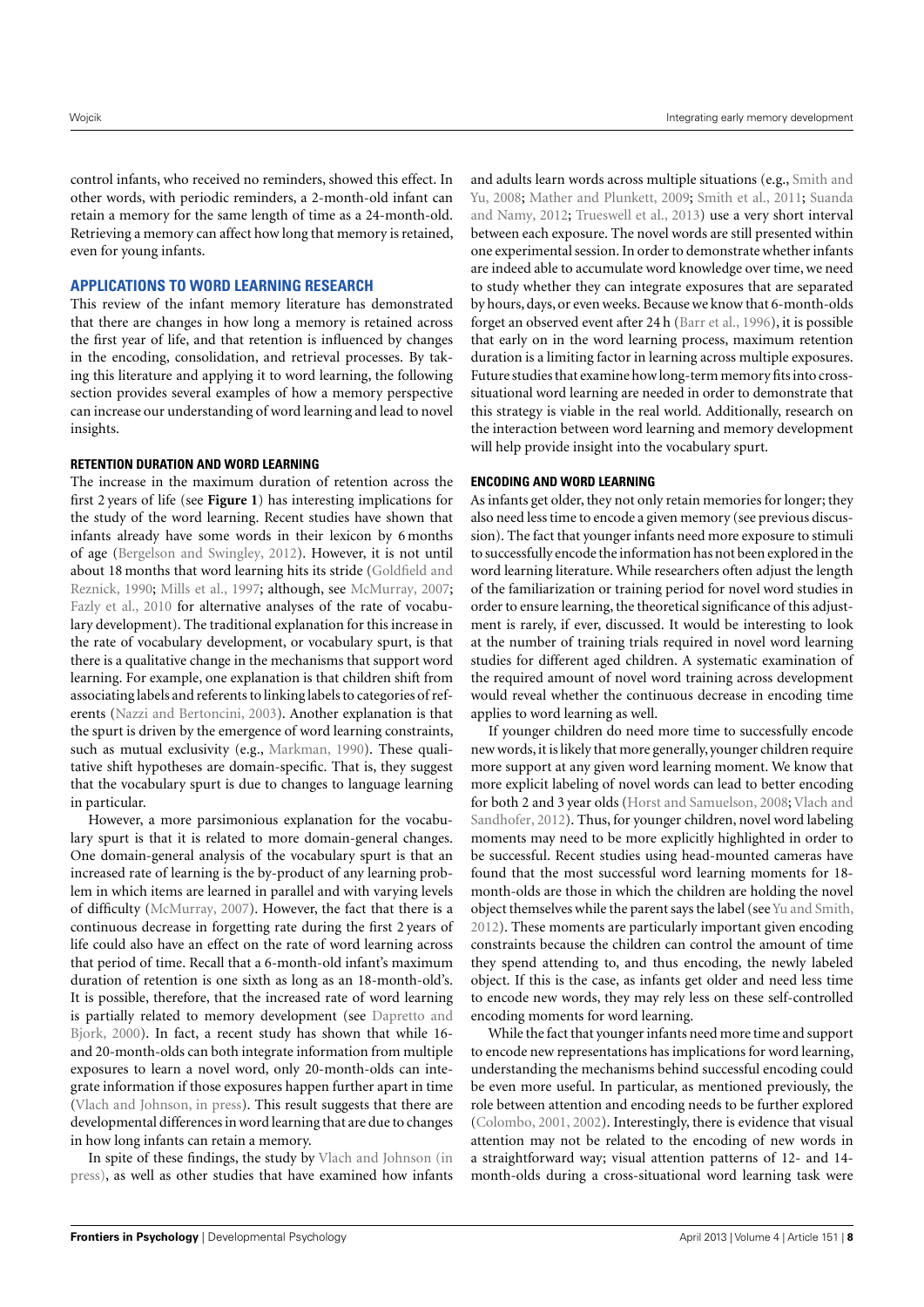not correlated with successful encoding [\(Smith and Yu,](#page-12-27) [2012\)](#page-12-27). As memory researchers continue to investigate the role of attention and other lower level mechanisms in encoding, word learning researchers need to continue to explore how these mechanisms affect word learning across development.

#### **CONSOLIDATION AND WORD LEARNING**

Research with the deferred imitation task has demonstrated that there are multiple factors that contribute to whether or not an infant's memory is successfully consolidated, including age, encoding conditions, and sleep [\(Bauer,](#page-10-2) [2005;](#page-10-2) [Hupbach et al.,](#page-11-47) [2009;](#page-11-47) [Bauer](#page-10-4) [et al.,](#page-10-4) [2011,](#page-10-4) respectively). This work can also help to shed light on the relationship between word learning and memory. For example, recall the word learning study in which 3-year-olds were taught either causal properties of novel words or other, non-causal properties [\(Booth,](#page-11-22) [2009\)](#page-11-22). While there were no differences in how well the children encoded the novel words (they showed equal comprehension of the words immediately after learning), there were differences after a 6–15 days delay, such that infants were more likely to remember the novel words if they had been taught a causal property. Like [Bauer et al.](#page-10-4) [\(2011\)](#page-10-4), the findings suggests that the conditions surrounding encoding affect retention via consolidation.While the type of learning condition did not affect how well the participants encoded a word's referent, it did affect how well the word was consolidated. Thus, it appears that consolidation effects can be found in word learning tasks (see also [Horst and](#page-11-14) [Samuelson,](#page-11-14) [2008;](#page-11-14) [Vlach and Sandhofer,](#page-12-14) [2012\)](#page-12-14), not just deferred imitation.

While word learning studies have begun to explore the effect of encoding conditions on consolidation, researchers have not examined how age or sleep affect the consolidation of newly learned words. Investigating how age affects novel word consolidation early in development is necessary given recent findings that children are able to disambiguate novel words earlier than they are able to encode those novel words [\(Horst and Samuelson,](#page-11-14) [2008;](#page-11-14) [Bion](#page-11-5) [et al.,](#page-11-5) [2012\)](#page-11-5). This finding is enlightening because it shows that due to encoding difficulties, the mutual exclusivity bias, which has traditionally been thought of as a crucial early word learning strategy [\(Halberda,](#page-11-8) [2003\)](#page-11-8), may not be helpful until children are older.

Along these lines, it is possible that many word learning strategies that are currently being investigated lead to the successful encoding of a word, but do not result in successful consolidation, particularly for younger children. It may be that while 30-montholds can use mutual exclusivity to encode a novel word association [\(Bion et al.,](#page-11-5) [2012\)](#page-11-5), they fail to consolidate that representation, and thus may not be able to comprehend the word days later. Older children, though, may be able to both encode and consolidate a novel word that is learned via mutual exclusivity. In order to incorporate memory into how we think about word learning, we need to examine how differences in consolidation across development affect the use of word-learning strategies to not only encode novel words, but also to consolidate those words into a stable lexicon.

The last factor that contributes to successful consolidation in infancy is sleep [\(Gómez et al.,](#page-11-46) [2006;](#page-11-46) [Hupbach et al.,](#page-11-47) [2009\)](#page-11-47). Interestingly, a crucial aspect of semantic memory in adulthood is the fact that semantic knowledge includes both specific, episodic details and a more abstract, generalizable concept that can be

flexibly applied to new situations [\(McClelland et al.,](#page-11-57) [1995\)](#page-11-57). Just as grammar patterns (such as those studied by Gómez and colleagues) must be generalized, therefore, so do word representations. Gómez's work demonstrates that consolidation during sleep can aid in this type of generalization. It would be interesting to study the effect of sleep on the quality of novel word representations. More broadly, one could also study individual differences in sleep and how these differences relate to vocabulary growth and word knowledge. There is evidence that sleep is necessary for novel word consolidation in older children (aged 7–12 years; [Henderson](#page-11-43) [et al.,](#page-11-43) [2012\)](#page-11-43), but because most areas of the medial-temporal system are already close to developmental maturity by this age, it is unclear whether these results are transferable to infants who are in the throes of word learning. By studying the affect of sleep on novel word retention and generalization in young children, researchers will better understand how consolidation affects early word learning.

Researchers are just beginning to understand the consolidation process in both adults and children. Because the consolidation of words from the medial-temporal system into the cortex is a crucial process for successful novel word retention in adults and older children [\(Davis et al.,](#page-11-34) [2009;](#page-11-34) [Henderson et al.,](#page-11-43) [2012\)](#page-11-43), developmental psychologists need to study the role of factors such as age and sleep on the consolidation of novel words in infancy. As our understanding of consolidation improves, early word learning researchers can incorporate findings into subsequent experiments.

#### **CUED RETRIEVAL AND WORD LEARNING**

Lastly, the literature on how retrieval affects memory in infancy – specifically the fact that pre-verbal infants can use cues to retrieve, and thus reactivate, a memory (e.g., [Hildreth and Rovee-Collier,](#page-11-48) [2002\)](#page-11-48) – also has implications for word learning. Studies of word learning typically expose infants to novel words with one training session, and then test what they learned with one testing session. However, young children encounter words, or cues to those words, many times a day. Compared to other memories, words are retrieved very frequently. An infant may only need to activate the memory of her aunt every several months, but she hears the word "milk" multiple times a day. Lexical activation studies demonstrate that when 2-year-olds hear a word label, they activate (or retrieve) its semantic representation (Willits et al., under review; [Wojcik and](#page-12-28) [Saffran,](#page-12-28) [in press\)](#page-12-28). Since some words are frequently heard, and thus frequently retrieved, we need to understand how this reactivation affects the memory of a newly learned word.

Interestingly, a word's frequency of use, particularly in childdirected speech, is correlated with the age at which that word is acquired [\(Goodman et al.,](#page-11-58) [2008;](#page-11-58) [Roy et al.,](#page-12-29) [2009\)](#page-12-29). While word frequency likely entails more encoding opportunities, it also means more opportunities for a lexical representation to be reactivated. Thus, it is likely that the retrieval of a word across time helps strengthen that memory so that it is more successfully retained. Studying novel word retrieval effects is particularly important in light of the fact that infants may not be successful at retaining a novel word after a brief exposure due to incomplete consolidation (see previous discussion). If infants need more support to successfully consolidate a word, then the effect of additional retrieval opportunities should be examined.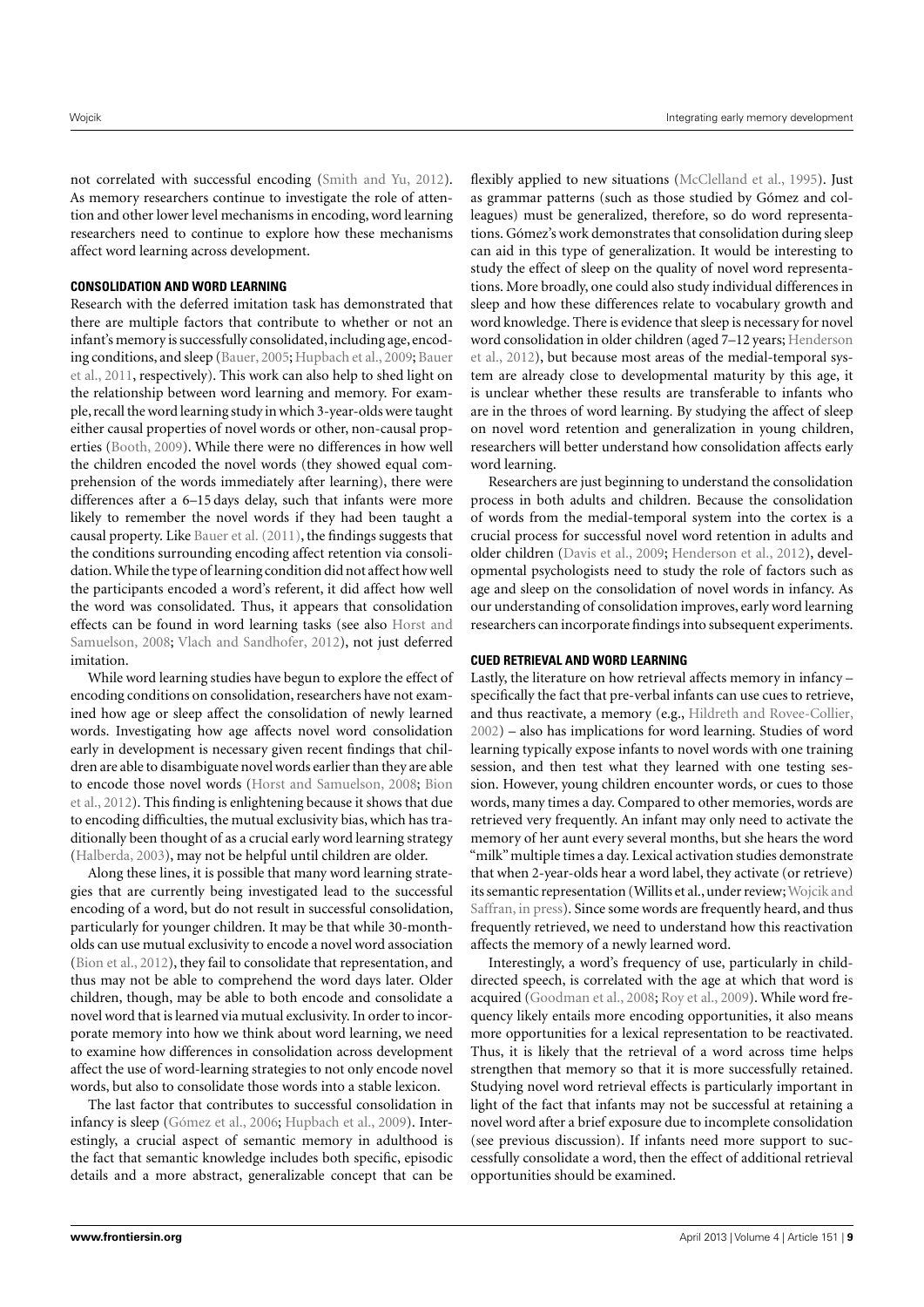A first step in applying the retrieval literature to word learning would be to test how cued retrieval affects word retention. Recall Rovee-Collier and colleagues' investigation of the effect of simply presenting a previously trained mobile on infants' retention of the mobile-kicking association. Similarly, language researchers can test how experiencing cues to a previously learned novel word – such as viewing the referent or hearing the label – affect its longterm retention. In addition to increasing our understanding how children form a stable lexicon despite the fact that they show poor retention under many circumstances (as discussed previously), examining the effect of cued retrieval on novel word retention will help explain the relationship between word frequency and age of acquisition.

#### **WHERE DO WE GO FROM HERE?**

There have been decades of research on memory processes and development during the first 2 years of life, particularly in the areas of retention duration, encoding, consolidation, and retrieval. The previous section demonstrates that there are many ways to apply this research to help push the study of word learning in new directions. More broadly, though, it is necessary for researchers to move beyond studying how infants first map new words onto referents and integrate memory processes into how we think about word learning.

Researchers have begun to study what Carey and Bartlett (1978) called "slow-mapping," or the accumulation of word knowledge over the course of a long period of time (see [Swingley,](#page-12-30) [2010\)](#page-12-30). This has caused researchers to consider to how conceptual development and word learning interact [\(Carey,](#page-11-59) [2010\)](#page-11-59), how multiple experiences can accumulate to form a more accurate word repre-sentation [\(Smith and Yu,](#page-12-3) [2008;](#page-12-3) [Nicol Medina et al.,](#page-11-27) [2011\)](#page-11-27), and how different types of information can interact to form complex word knowledge [\(Graf Estes et al.,](#page-11-60) [2007;](#page-11-60) [Yurovsky et al.,](#page-12-31) [2012\)](#page-12-31). Despite this emerging literature, there is still very little research on how the prolonged process of learning words interacts with the developing memory system in infants and toddlers.

To address this gap, researchers need to first view the process of word learning from a more comprehensive perspective. While there are some leaning constraints that are specific to word learning (either because children have learned these strategies, i.e., [Samuelson,](#page-12-32) [2002,](#page-12-32) or because they are innate, i.e., [Markman,](#page-11-13) [1990\)](#page-11-13), it is clear that word learning relies on perceptual and cognitive processes that are more domain-general. If we want to

#### **REFERENCES**

- <span id="page-10-0"></span>Anderson, J. R., Bothell, D., Lebiere, C., and Matessa, M. (1998). An integrated theory of list memory. *J. Mem. Lang.* 38, 341–380.
- <span id="page-10-9"></span>Anderson, M. C., Bjork, R. A., and Bjork, E. L. (1994). Remembering can cause forgetting: retrieval dynamics in long-term memory. *J. Exp. Psychol. Learn. Mem. Cogn.* 20, 1063–1087.
- <span id="page-10-1"></span>Baldwin, D. A., and Markman, E. M. (1989). Establishing word-object relations: a first step. *Child Dev.* 60, 381–398.
- <span id="page-10-3"></span>Barr, R., Dowden, A., and Hayne, H. (1996). Developmental changes in deferred imitation by 6- to 24 month-old infants. *Infant Behav. Dev.* 19, 159–170.
- <span id="page-10-10"></span>Barr, R., Rovee-Collier, C., and Campanella, J. (2005). Retrieval protracts deferred imitation by 6-month-olds. *Infancy* 7, 263–283.
- <span id="page-10-7"></span>Bauer, P. J. (2004). Getting explicit memory off the ground: steps toward construction of a neurodevelopmental account of changes in the first two years of life. *Dev. Rev.* 24, 347–373.

fully understand word learning, we need to think about how the characteristics of various cognitive systems across development affect this process. In terms of memory, this means that researchers need to work to integrate what we know about how infants remember and store events into their theories of early word learning.

Secondly, researchers must think about how the parameters of small laboratory tasks affect our theories. Because we must work within the attention span of infants, word-learning experiments often last about 10 min. This timeframe obstructs our ability to understand the role of time, and thus memory, in the learning process. By developing new paradigms to test how infants use knowledge over time, we can better understand how memory fits into word learning, and thus gain novel insights into the impressive ability of young children to so efficiently form a stable lexicon.

#### **CONCLUSION**

Word learning has traditionally been studied as an isolated, domain-specific problem of inducing the correct referents for a given label. However,word learning is a much more complex problem that can be grounded in other cognitive processes.Yes, children must first map labels onto referents, but they must also encode, consolidate, and retain these representations. The process of how infants and young children encode, store, and retrieve representations has been studied rigorously for half a century, and yet this research has rarely been used to inform our study of word learning.

This review has demonstrated that study of early memory development can be used to inform our understanding of early word learning. However, it is also possible for early word learning research to contribute to what we know about memory development. It is challenging to study memory in pre-verbal children. Interestingly, though, despite the fact that we are still discovering how infants remember new words, we know that they *can* – infants show comprehension of words within their first year of life. Thus, further investigation into how infants can retain novel words over a long period of time will also help us understand early memory development.

#### **ACKNOWLEDGMENTS**

I would like to thank Jenny Saffran, Mark Seidenberg, Vanessa Simmering, and Haley Vlach for their comments on previous versions of this manuscript. This work was funded by a NSF Graduate Research Fellowship to the author.

- <span id="page-10-2"></span>Bauer, P. J. (2005). Developments in declarative memory: decreasing susceptibility to storage failure over the second year of life. *Psychol. Sci.* 16, 41–48.
- <span id="page-10-5"></span>Bauer, P. J. (2006). Constructing a past in infancy: a neuro-developmental account. *Trends Cogn. Sci. (Regul. Ed.)* 10, 175–181.
- <span id="page-10-6"></span>Bauer, P. J. (2007). Recall in infancy: a neurodevelopmental account. *Curr. Dir. Psychol. Sci.* 16, 142–146.
- <span id="page-10-4"></span>Bauer, P. J., Güler, O. E., Starr, R. M., and Pathman, T. (2011). Equal learning does not result in equal

remembering: the importance of post-encoding processes. *Infancy* 16, 557–586.

- <span id="page-10-8"></span>Bauer, P. J., Wiebe, S. A., Carver, L. J., Waters, J. M., and Nelson, C. A. (2003). Developments in long-term explicit memory late in the first year of life: behavioral and electrophysiological indices. *Psychol. Sci.* 14, 629–635.
- <span id="page-10-11"></span>Bergelson, E., and Swingley, D. (2012). At 6–9 months, human infants know the meanings of many common nouns. *Proc. Natl. Acad. Sci. U.S.A.* 109, 3253–3258.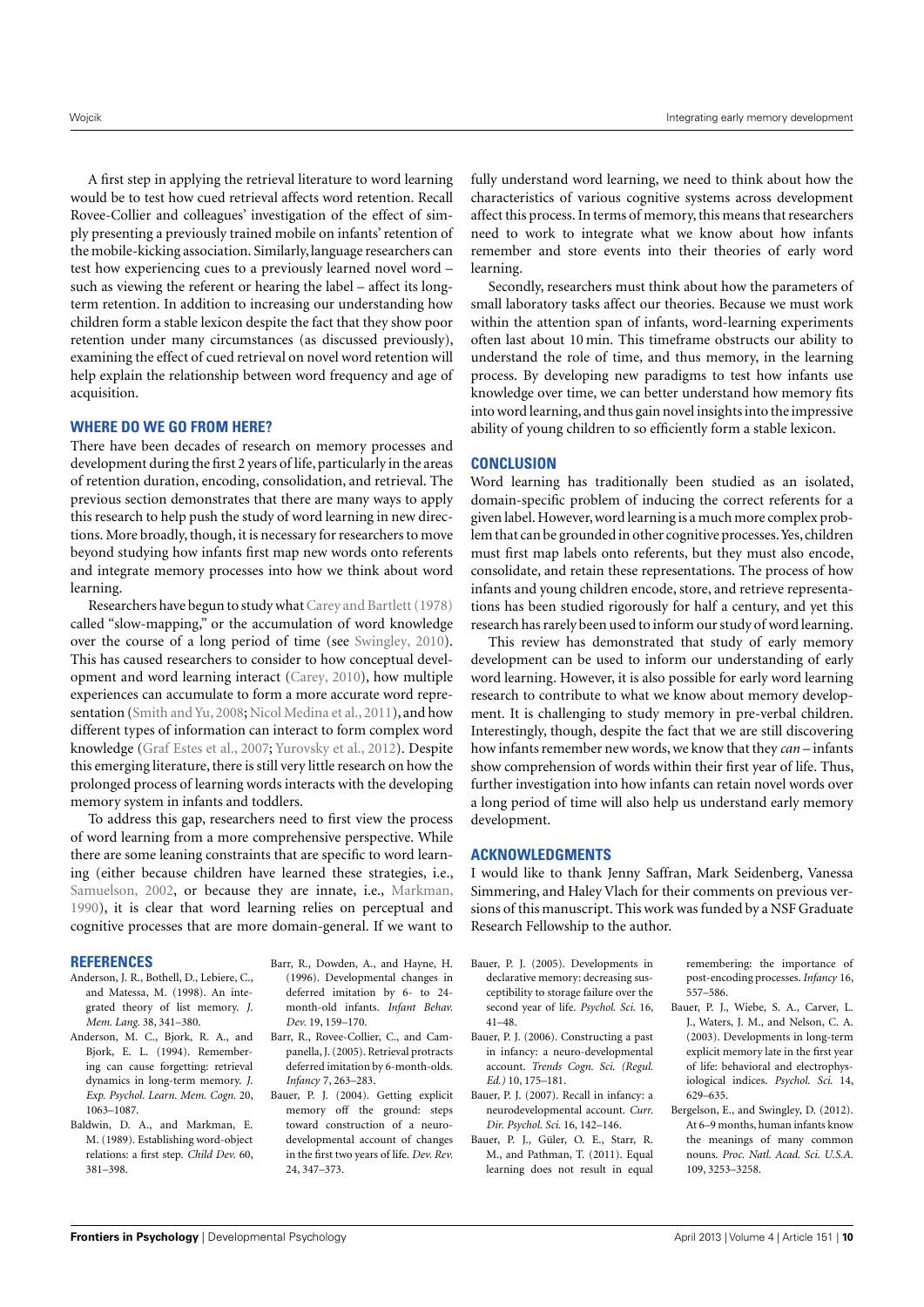- <span id="page-11-5"></span>Bion, R. H., Borovsky, A., and Fernald, A. (2012). Fast mapping, slow learning: disambiguation of novel word-object mappings in relation to vocabulary learning at 18-, 24-, and 30-months. *Cognition* 126, 39–53.
- <span id="page-11-22"></span>Booth, A. E. (2009). Causal supports for early word learning. *Child Dev.* 80, 1243–1250.
- <span id="page-11-42"></span>Brown, H., Weighall, A., Henderson, L. M., and Gareth Gaskell, M. (2012). Enhanced recognition and recall of new words in 7- and 12-year-olds following a period of offline consolidation. *J. Exp. Child. Psychol.* 112, 56–72.
- <span id="page-11-12"></span>Buchner, A., and Wippich, W. (2000). On the reliability of implicit and explicit memory measures. *Cogn. Psychol.* 40, 227–259.
- <span id="page-11-7"></span>Buckner, R. L., and Wheeler, M. E. (2001). The cognitive neuroscience of remembering. *Nat. Rev. Neurosci.* 2, 624–634.
- <span id="page-11-59"></span>Carey, S. (2010). Beyond fast mapping. *Lang. Learn. Dev.* 6, 184–205.
- <span id="page-11-0"></span>Carey,S., and Bartlett, E. (1978).Acquiring a single new word. *Pap. Rep. Child Lang. Dev.* 15, 17–29.

<span id="page-11-39"></span>Colombo, J. (2001). The development of visual attention in infancy. *Annu. Rev. Psychol.* 52, 337–367.

- <span id="page-11-40"></span>Colombo, J. (2002). Infant attention grows up: the emergence of a developmental cognitive neuroscience perspective. *Curr. Dir. Psychol. Sci.* 11, 196–200.
- <span id="page-11-55"></span>Dapretto, M., and Bjork, E. L. (2000). The development of word retrieval abilities in the second year and its relation to early vocabulary growth. *Child Dev.* 71, 635–648.
- <span id="page-11-34"></span>Davis, M. H., Di Betta, A. M., Macdonald, M. J. E., and Gaskell, M. G. (2009). Learning and consolidation of novel spoken words. *J. Cogn. Neurosci.* 21, 803–820.
- <span id="page-11-45"></span>De Haan, M., and Nelson, C. A. (1997). Recognition of the mother's face by six-month-old infants: a neurobiological study. *Child Dev.* 68, 187–210.
- <span id="page-11-6"></span>Dudai, Y. (2004). The neurobiology of consolidations, or, how stable is the engram? *Annu. Rev. Psychol.* 55, 51–86.
- <span id="page-11-1"></span>Eichenbaum, H., and Cohen, N. J. (2001). *From Conditioning to Conscious Recollection: Memory Systems of the Brain*. New York: Oxford University Press.
- <span id="page-11-53"></span>Fazly, A., Alishahi, A., and Stevenson, S. (2010). A probabilistic computational model of crosssituational word learning. *Cogn. Sci.* 34, 1017–1063.
- <span id="page-11-50"></span>Goldfield, B. A., and Reznick, J. S. (1990). Early lexical acquisition:

rate, content, and the vocabulary spurt. *J. Child Lang.* 17, 171–183.

- <span id="page-11-46"></span>Gómez, R. L., Bootzin, R. R., and Nadel, L. (2006). Naps promote abstraction in language-learning infants. *Psychol. Sci.* 17, 670–674.
- <span id="page-11-58"></span>Goodman, J., Dale, P., and Li, P. (2008). Does frequency count? Parental input and the acquisition of vocabulary. *J. Child Lang.* 35, 515–531.
- <span id="page-11-15"></span>Goodman, J. C., McDonough, L., and Brown, N. (1998). The role of semantic context and memory in the acquisition of novel nouns. *Child Dev.* 69, 1330–1344.
- <span id="page-11-11"></span>Graf, P., and Schacter, D. L. (1985). Implicit and explicit memory for new associations in normal and amnesic patients. *J. Exp. Psychol. Learn. Mem. Cogn.* 11, 501–518.
- <span id="page-11-60"></span>Graf Estes, K., Evans, J. L.,Alibali,M.W., and Saffran, J. R. (2007). Can infants map meaning to newly segmented words? *Psychol. Sci.* 18, 254–260.
- <span id="page-11-29"></span>Greco, C., Hayne, H., and Rovee-Collier, C. (1990). Roles of function, reminding, and variability in categorization by 3-month-old infants. *J. Exp. Psychol. Learn. Mem. Cogn.* 16, 617–633.
- <span id="page-11-23"></span>Greco, C., Rovee-Collier, C., Hayne, H., Griesler, P. C., and Earley, L. A. (1986). Ontogeny of early event memory: I. Forgetting and retrieval by 2- and 3-month-olds. *Infant Behav. Dev.* 9, 461–472.
- <span id="page-11-8"></span>Halberda, J. (2003). The development of a word-learning strategy. *Cognition* 87, 23–34.
- <span id="page-11-31"></span>Hartshorn, K., and Rovee-Collier, C. (1997). Infant learning and longterm memory at 6 months: a confirming analysis. *Dev. Psychobiol.* 30, 151–170.
- <span id="page-11-28"></span>Hartshorn, K., Rovee-Collier, C., Gerhardstein, P., Bhatt, R. S., Wondoloski, T. L., Klein, P., et al. (1998). The ontogeny of long-term memory over the first year-and-a-half of life. *Dev. Psychobiol.* 32, 69–89.
- <span id="page-11-43"></span>Henderson, L. M., Weighall, A. R., Brown, H., and Gareth Gaskell, M. (2012). Consolidation of vocabulary is associated with sleep in children. *Dev. Sci.* 15, 674–687.
- <span id="page-11-48"></span>Hildreth, K., and Rovee-Collier, C. (2002). Forgetting functions of reactivated memories over the first year of life. *Dev. Psychobiol.* 41, 277–288.
- <span id="page-11-49"></span>Hildreth, K., Sweeney, B., and Rovee-Collier, C. (2003). Differential memory-preserving effects of reminders at 6 months. *J. Exp. Child. Psychol.* 84, 41–62.
- <span id="page-11-30"></span>Hill, W., Borovsky, D., and Rovee-Collier, C. (1988). Continuities in infant memory development over

the first half-year. *Dev. Psychobiol.* 21, 43–62.

- <span id="page-11-14"></span>Horst, J. S., and Samuelson, L. K. (2008). Fast mapping but poor retention by 24-month-old infants. *Infancy* 13, 128–157.
- <span id="page-11-10"></span>Houston, D. M., and Jusczyk, P. W. (2003). Infants' long-term memory for the sound patterns of words and voices. *J. Exp. Psychol. Hum. Learn. Mem.* 29, 1143–1154.
- <span id="page-11-38"></span>Houston-Price, C., and Nakai, S. (2004). Distinguishing novelty and familiarity effects in infant preference procedures. *Infant Child Dev.* 13, 341–348.
- <span id="page-11-36"></span>Hunt, J. (1970). Attentional preference and experience: I. Introduction. *J. Genet. Psychol.* 117, 99–107.
- <span id="page-11-37"></span>Hunter,M., and Ames, E. (1988). A multifactor model of infant preferences for novel and familiar stimuli. *Adv. Infancy Res.* 5, 69–95.
- <span id="page-11-47"></span>Hupbach, A., Gómez, R. L., Bootzin, R. R., and Nadel, L. (2009). Napdependent learning in infants. *Dev. Sci.* 12, 1007–1012.
- <span id="page-11-44"></span>Huttenlocher, P. R., and Dabholkar, A. S. (1997). Regional differences in synaptogenesis in human cerebral cortex. *J. Comp. Neurol.* 387, 167–178.
- <span id="page-11-18"></span>Jaswal, V. K., and Markman, E. M. (2003). The relative strengths of indirect and direct word learning. *Dev. Psychol.* 39, 745–760.
- <span id="page-11-32"></span>Jones, E. J. H., and Herbert, J. S. (2006). Exploring memory in infancy: deferred imitation and the development of declarative memory. *Infant Child Dev.* 15, 195–205.
- <span id="page-11-2"></span>Jusczyk, P. W., and Aslin, R. N. (1995). Infants' detection of the sound patterns of words in fluent speech. *Cogn. Psychol.* 29, 1–23.
- <span id="page-11-9"></span>Jusczyk, P. W., and Hohne, E. A. (1997). Infants' memory for spoken words. *Science* 277, 1984–1986.
- <span id="page-11-21"></span>Kucker, S. C., and Samuelson, L. K. (2011). The first slow step: differential effects of object and wordform familiarization on retention of fast-mapped words. *Infancy* 17, 295–323.
- <span id="page-11-13"></span>Markman, E. M. (1990). Constraints children place on word meanings. *Cogn. Sci.* 14, 57–77.
- <span id="page-11-35"></span>Markman, E. M., Wasow, J. L., and Hansen, M. B. (2003). Use of the mutual exclusivity assumption by young word learners. *Cogn. Psychol.* 47, 241–275.
- <span id="page-11-17"></span>Markson, L., and Bloom, P. (1997). Evidence against a dedicated system for word learning in children. *Nature* 385, 813–815.
- <span id="page-11-56"></span>Mather, E., and Plunkett, K. (2009). Learning words over time: the role of

stimulus repetition in mutual exclusivity. *Infancy* 14, 60–76.

- <span id="page-11-20"></span>Mather, E., and Plunkett, K. (2012). The Role of Novelty in Early Word Learning. *Cogn. Sci.* 36, 1157–1177.
- <span id="page-11-57"></span>McClelland, J. L., McNaughton, B. L., and O'Reilly, R. C. (1995).Why there are complementary learning systems in the hippocampus and neocortex: insights from the successes and failures of connectionist models of learning and memory. *Psychol. Rev.* 102, 419–457.
- <span id="page-11-33"></span>McGaugh, J. L. (2000). Memory – a century of consolidation. *Science* 287, 248–251.
- <span id="page-11-52"></span>McMurray, B. (2007). Defusing the childhood vocabulary explosion. *Science* 317, 631.
- <span id="page-11-25"></span>Meltzoff, A. N. (1985). Immediate and deferred imitation in fourteen- and twenty-month-old infants. *Child Dev.* 56, 62–72.
- <span id="page-11-26"></span>Meltzoff, A. N. (1988). Infant imitation after a 1-week delay: longterm memory for novel acts and multiple stimuli. *Dev. Psychol.* 24, 470–476.
- <span id="page-11-16"></span>Mervis, C., and Bertrand, J. (1994). Acquisition of the novel name – nameless category (N3C) principle. *Child Dev.* 65, 1646–1662.
- <span id="page-11-51"></span>Mills, D. L., Coffey-Corina, S., and Neville, H. J. (1997). Language comprehension and cerebral specialization from 13 to 20 months. *Dev. Neuropsychol.* 13, 397–445.
- <span id="page-11-41"></span>Morgan, K., and Hayne, H. (2006). The effect of encoding time on retention by infants and young children.*Infant Behav. Dev.* 29, 599–602.
- <span id="page-11-19"></span>Munro, N., Baker, E., McGregor, K., Docking, K., and Arculi, J. (2012). Why word learning is not fast. *Front. Psychol.* 3:41. doi[:10.3389/fpsyg.2012.00041](http://dx.doi.org/10.3389/fpsyg.2012.00041)
- <span id="page-11-4"></span>Naigles, L. (1990). Children use syntax to learn verb meanings. *J. Child Lang.* 17, 357–374.
- <span id="page-11-54"></span>Nazzi, T., and Bertoncini, J. (2003). Before and after the vocabulary spurt: two modes of word acquisition? *Dev. Sci.* 6, 136–142.
- <span id="page-11-3"></span>Nazzi, T., Bertoncini, J., and Mehler, J. (1998). Language discrimination by newborns: toward an understanding of the role of rhythm. *J. Exp. Psychol. Hum. Percept. Perform.* 24, 756–766.
- <span id="page-11-24"></span>Nelson, C. A. (1995). The ontogeny of human memory: a cognitive neuroscience perspective. *Dev. Psychol.* 31, 723–738.
- <span id="page-11-27"></span>Nicol Medina, T., Snedeker, J., Trueswell, J. C., and Gleitman, L. R. (2011). How words can and cannot be learned by observation. *Proc. Natl. Acad. Sci. U.S.A.* 108, 9014–9019.